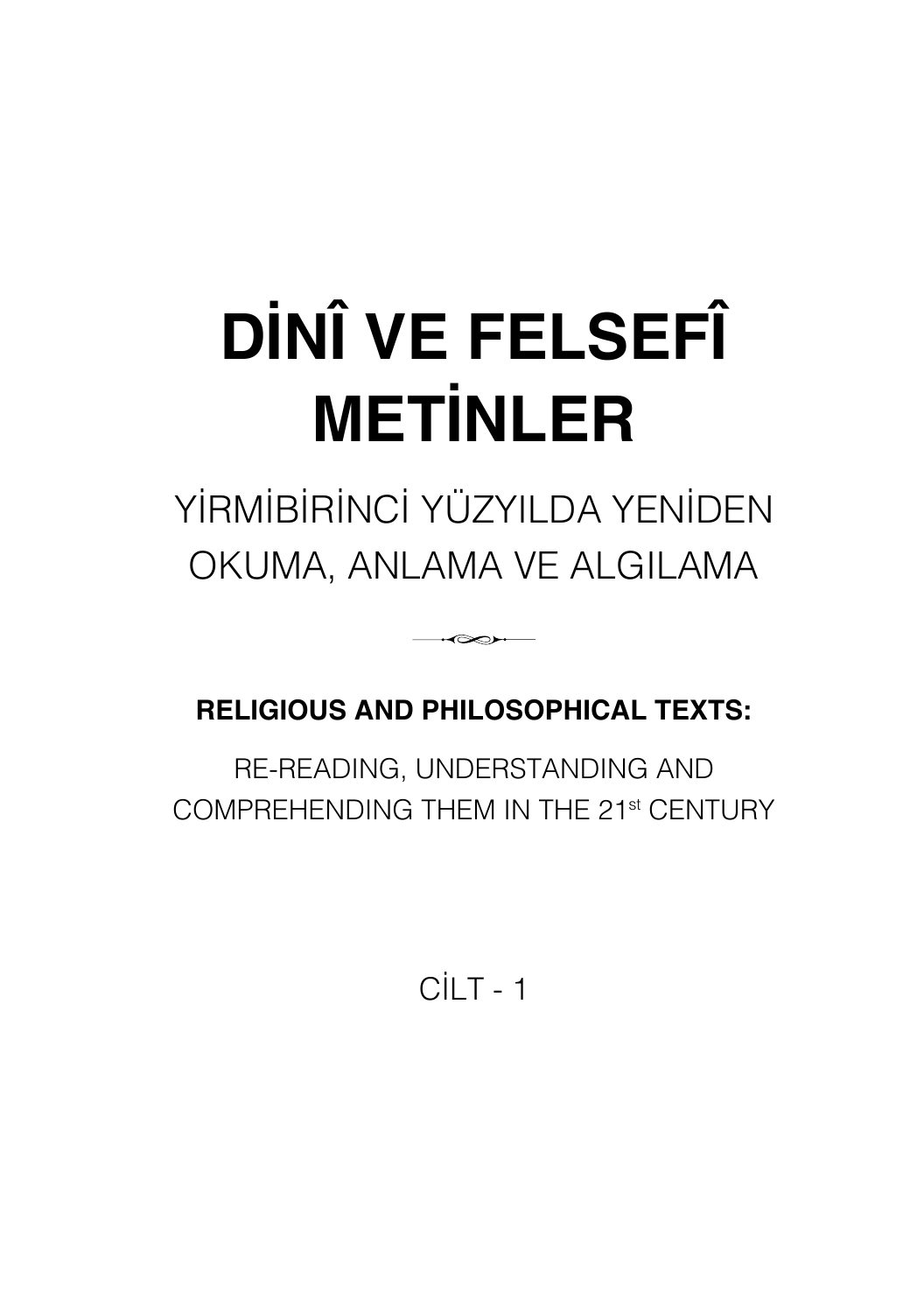### **DİNÎ VE FELSEFÎ METİNLER YİRMİBİRİNCİ YÜZYILDA YENİDEN OKUMA, ANLAMA VE ALGILAMA SEMPOZYUMU Bildiri Kitabı, Cilt: 1**

Sultanbeyli Belediyesi Kültür ve Sosyal İşler Müdürlüğü Kültür Yayın No: 8

#### **ADRES:**

Abdurrahmangazi Mahallesi Belediye Caddesi No:4 Tel: 0 216 564 13 00 Fax: 0 216 564 13 71 Mail: belediye@sultanbeyli.bel.tr www.sultanbeyli.bel.tr

> **GENEL YAYIN YÖNETMENİ** MEHMET MAZAK

**EDİTÖR:** PROF. DR. BAYRAM ALİ ÇETİNKAYA

#### **BÖLÜM EDİTÖRLERİ:**

YRD. DOÇ. DR. AHMET HAMDİ FURAT YRD. DOÇ. DR. İSMAİL DEMİREZEN YRD. DOÇ. DR. AHMET ERHAN ŞEKERCİ YRD. DOÇ. DR. ÜMİT HOROZCU ARŞ. GÖR. MEHMET FATİH ARSLAN ARŞ. GÖR. BİRSEN BANU OKUTAN ARŞ. GÖR. ADEM İRMAK ARŞ. GÖR. EMİNE GÖREN ARŞ. GÖR. MUHAMMED VEYSEL BİLİCİ

> **SAYFA DÜZENİ** İBRAHİM AKDAĞ

978-605-89744-4-9 **ISBN:**

#### **BASKI**

Ege Basım Esatpaşa Mh. Ziyapaşa Cd. No:4 Ege Plaza Ataşehir/İSTANBUL Tel: 0216 472 84 01 www.egebasim.com.tr

#### **Nisan 2012**

**Copyright Sultanbeyli Belediyesi**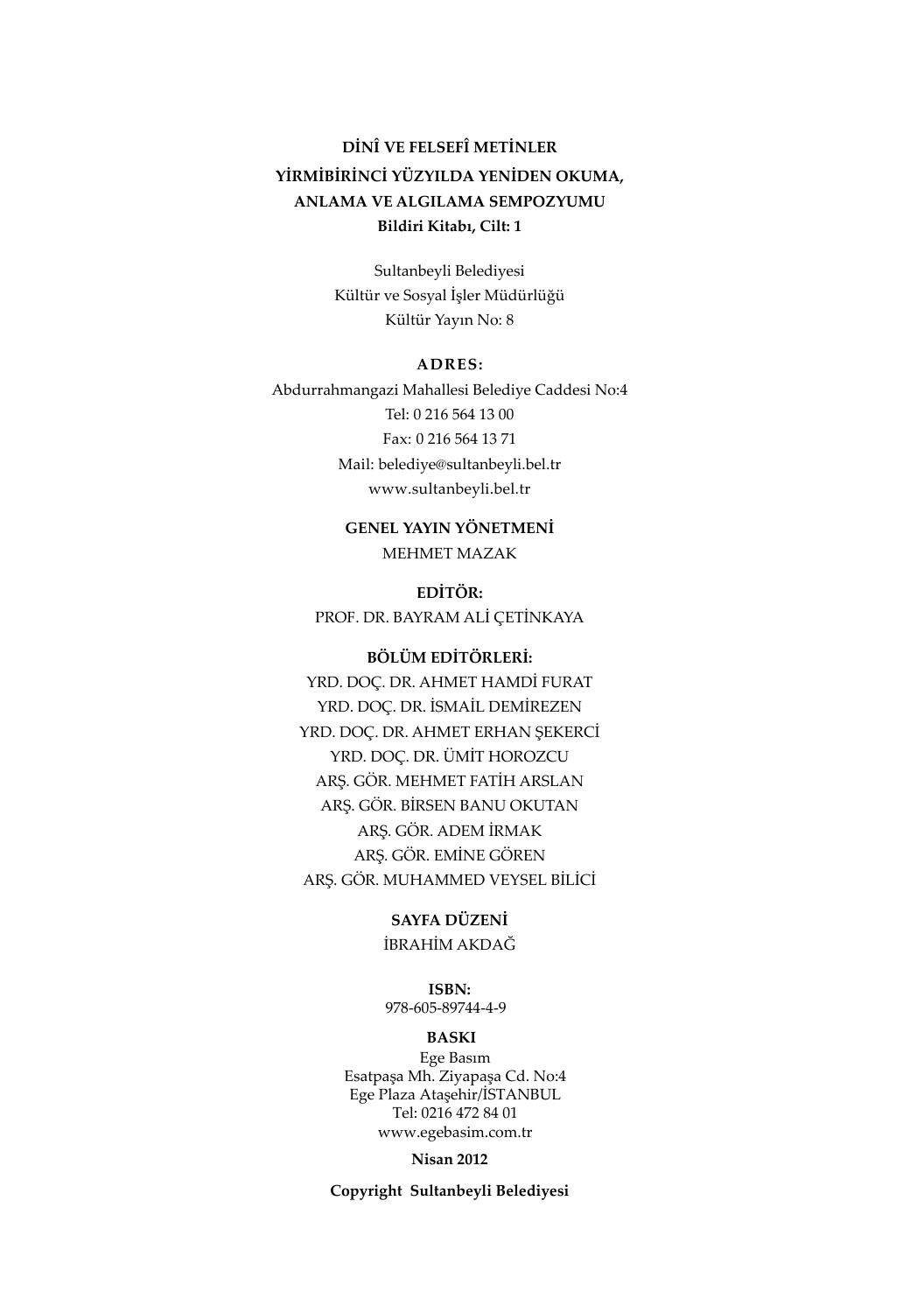# Sacred Text and Esoteric Praxis in Sabian Mandaean Religion

#### **Brikhah S. NASORAIA**\*

*The Sabian Mandaean Religion and its ancient sacred scriptures present an esoteric Gnostic tradition that preserves a unique mysticism. Thus, a pure monotheistic religion began with the beginning of history*. 1

#### **Abstract**

Mandaeism is known as the last surviving Gnostic religion from Antiquity. Therefore, the Mandaeans are an insular community who consider themselves as the enlightened guardians of perfect Truth (Kušța). They deliberately separate themselves from others in order to maintain their lineage and the purity of their connection to the Worlds of Light. According to esoteric traditions of praxis, elite Mandaeans receive their revelations directly from the divine wisdom of the Lightworld Beings and Forces (i.e., Nașirutha d-Malkia u-'Uthria), without the need of a prophetic mediator. Therefore, they do not believe in an earthly saviour. Rather, they derive their insight through means of self-knowledge – Manda d-Hiia (Knowledge/Gnosis of Life) being the main source of their 'spiritual aspiration' and 'power healing.'

The Mandaeans see themselves as directly linked to Adam, the first master/ teacher/prophet. In particular, this is in reference to Adam as the harbinger of the true path of enlightenment/knowledge (manda), but also the disseminator of the divine truth (Kušta). However, in accordance with the deeper and more secret teachings of the Mandaean Nasoraeans, Mandaeans rely primarily on their own sacred connection to the Lightworlds/Worlds of Light (Almia d-Nhura i.e., heavens), from whence they derive their hidden knowledge (manda). The deeper level of their tradition is found in the relationship with Nașirutha (divine wisdom) as the guiding force for all Mandaeans.

According to their esoteric and mystical heritage Mandaeans believe that the story of their religion does not begin in or from the earthly life. Rather, it is the story of every single aspect of existence in the whole universe. The Mandaean creation story 'begins with no beginning.' This is because the Mandaeans believe that God has no begin-

Prof. Dr. University of Sydney, Australia

<sup>1</sup>B. Nasoraia, *The Philosophy of Mind, Cognitive Styles and Absolute Monotheism in the Sabian Mandaean Religion: Revealed Thoughts Among the Monotheistic Religions* (forthcoming 2012)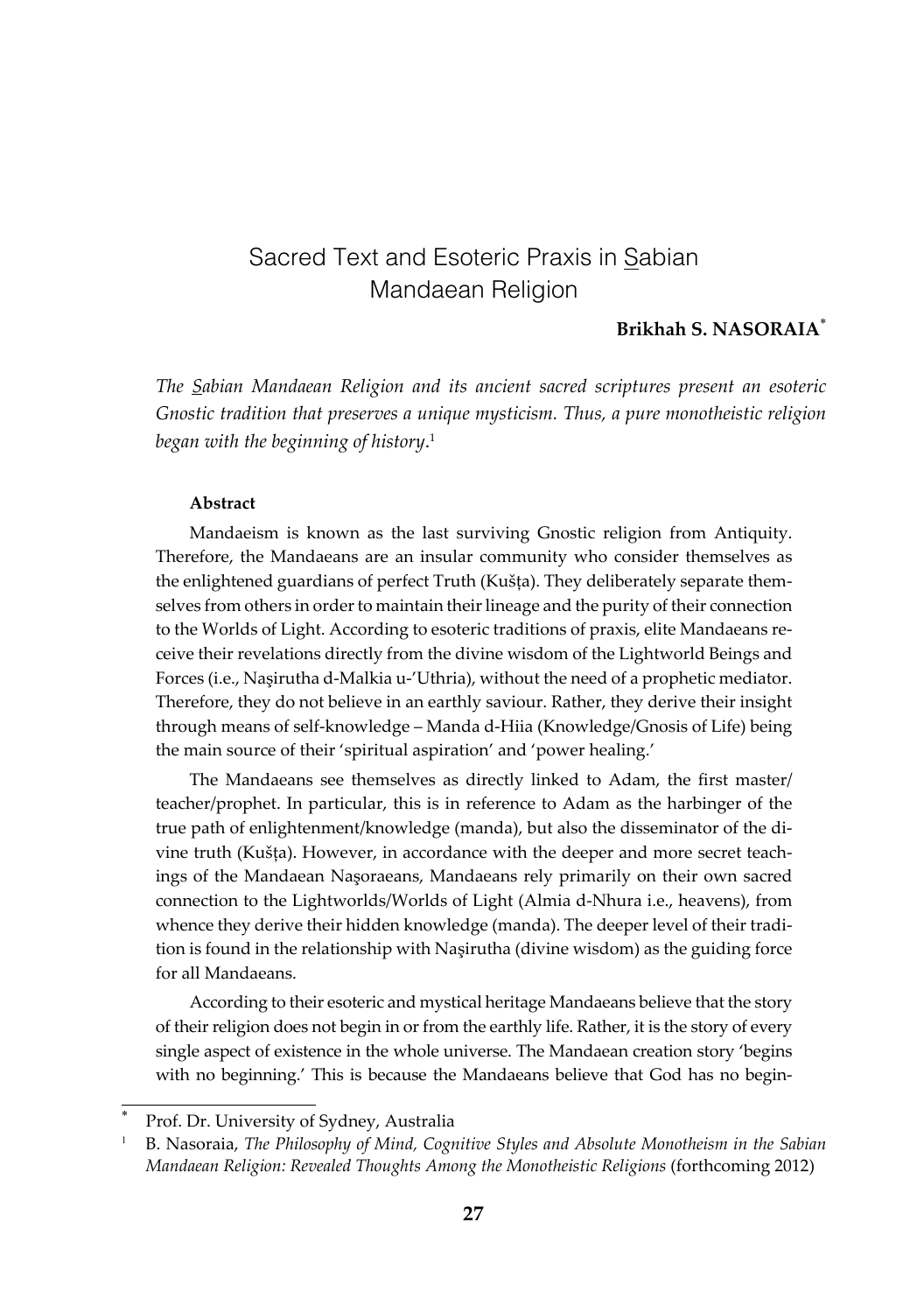ning. For Mandaeans, God is typically referred to as Hiia/Hiia Rabia (the Great Living One[s]), also described as the Great Life. This description refers to the 'First Divine attribute of God.' From Hiia (God) emanated Life (Hiia) (hiia d-hun mn hiia).

This Paper aims to provide an avenue for understanding not only the mysteries of the Sabian Mandaean religion, but also the Nasoraean tradition and the hidden teachings within the larger frame of Mandaeism.Furthermore, this study will offer an introduction to the esoteric and mystical concepts related to the Mandaean holy texts, which are essential for the interpretation of Mandaean symbolism and theology. Through the study of Mandaeans and their literature scholars will benefit potentially from further understanding the unique Mandaean and Nasoraean living tradition. In the most recent diaspora, Mandaeans are being severely challenged to maintain their identity and promote their way of life. Many are also still facing imminent danger in continued trouble spots, especially in the Middle East.

#### **Introduction**

The Sabian Mandaean Religion retains sacred scriptures, which reveal an ancient esoteric tradition centred on a unique Gnostic perspective. The Sabian Mandaeans are also the harbingers of a pure monotheistic religion that began in an unknown time.<sup>2</sup>

The Mandaeans see themselves as healers of the "Worlds and Generations" (Almia u-Daria), and practitioners of the religion of Mind (Mana), Light (Nhura), Truth (Kušța), Love (Rahma/Ruhma) and Enlightenment or Knowledge (Manda).<sup>3</sup>

Literally, manda;  $\gamma\nu\omega\sigma\iota\varsigma$  means 'knowledge.' From it derived the adjective mandaia (the Mandaean) means 'holder of knowledge' or 'knower' or 'enlightened one,"

The history and origin of the Sabian Mandaean religion remains a contested debate among prominent scholars. See for example R. Macuch, "The Origins of the Mandaens and Their Script," Journal of Semitic Studies 16, 1971, pp. 174-192; K. Rudolph, "Problems of a History of the Development of the Mandaean Religion" (trans.) D.C. Duling, in consultation with J. Modschiedler), History of Religions 8, 1969, pp. 210-235; See Nasoraia "The Origins of the Mandaeans," Baghdad University, Baghdad, 1994. See also n. 37, below. For an introduction to the concepts of Sabian Mandaeism, see Nasoraia 'The Esoteric and Mystical Concepts of the Illustrated Mandaean Nasoraean Scroll: Diwan Qadaha Rba d-Dmuth Kušta (the Scroll of the Great Creation of the Image/Likeness of the Truth) (hereafter EMC)' (Doctoral dissertation, University of Sydney), Sydney, 2010. See also n. 27, below.

 $\overline{\mathbf{3}}$ For more details see Nasoraia, "The Mandaean Approach to Protecting the Human Soul from Defilement," The Pathway to the Centre – Purity and the Mind, E. Crangle (ed.), Sydney: Dhammachai International Research Institute, 2010, pp. 143-169; Nasoraia and E.F. Crangle, "The Asuta Wish: Adam Kasia and the Dynamics of Healing in Mandaean Contemplative Praxis," ARAM 21, 2009-2010 (to be appeared in the later 2011 vol.); idem., "Nasiruta: Deep Knowledge and Extraordinary Priestcraft in Mandaean Religion" (hereafter NDK), in Esotericism and the Control of Knowledge (ed.) Edward F. Crangle, Sydney Studies in Religion 5, The University of Sydney, 2004, pp. 306-360.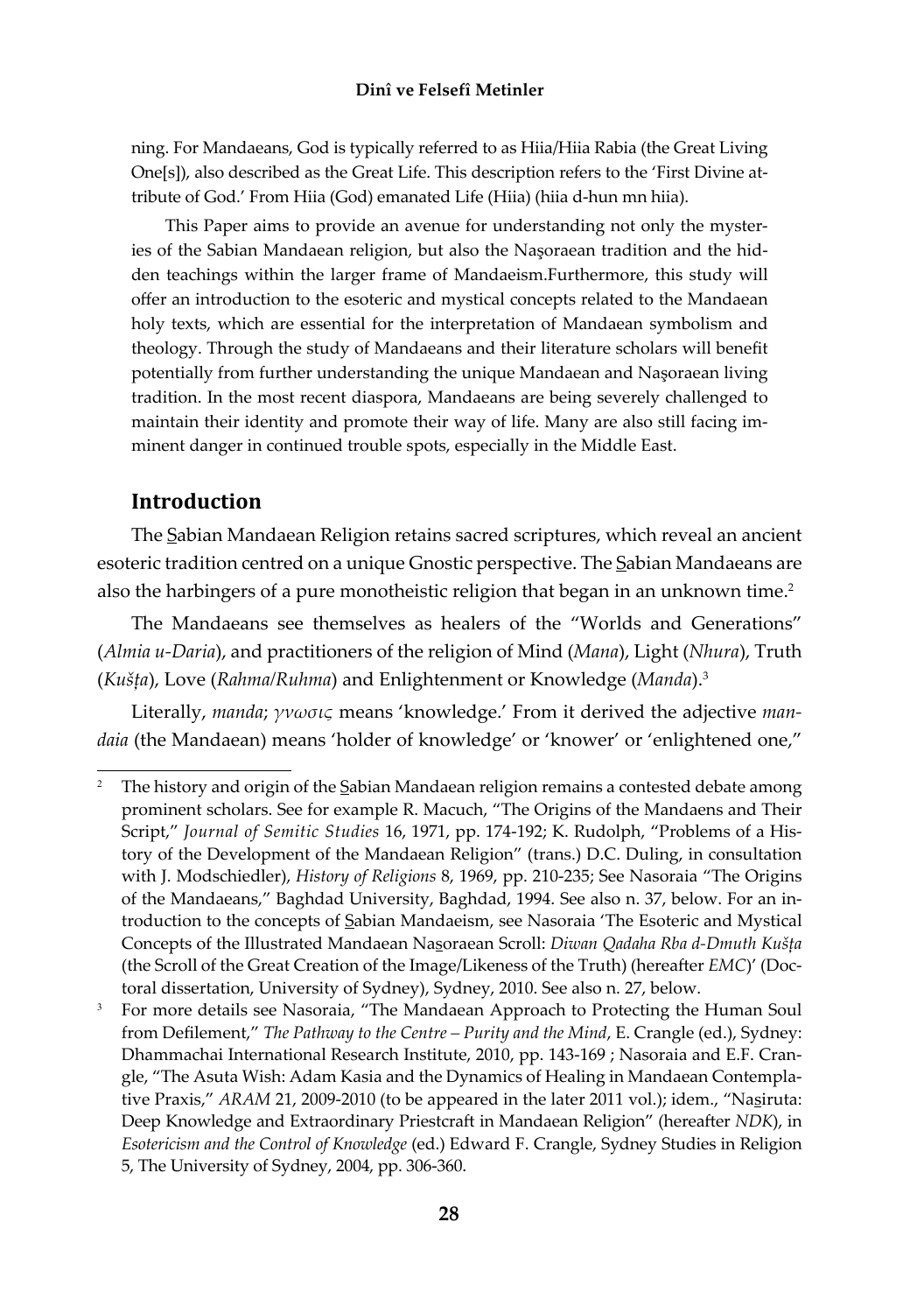*·ΑΝΗΘϱΖ*. *Mandaia* is the one who knows and worships the "One God."<sup>4</sup>Mandaeans understand *manda* as a kind of deep spiritual Knowledge that reveals truth, experienced directly and internally, and viewed as a sacred knowledge sought since the earliest human existence. Thus, Mandaeans are Gnostics. That is to say, they believe in spiritual knowledge or enlightenment. Mandaeism falls within the main stream of ancient Gnosticisms. Its characteristics had formed many Centuries before Christianity.<sup>5</sup> However, the roots of this religion go back deep in the ancient civilisations, especially in Mesopotamia.<sup>6</sup>

Cf. E.S. Drower, & R. Macuch, *A Mandaic Dictionary* (hereafter *MD*), Oxford, 1963, p. 247a-b; T. Nöldeke, *Mandäische Grammatik* (hereaĞer *MG*), Halle, 1875 (Reprint 1975), pp. xx, 10f. Also consult Drower, *The Mandaeans of Iraq and Iran: Their Cults, Customs, Magic, Legends*  and Folklore (hereafter *MII*), Oxford, 1937. Reprinted with forward by Jorunn J. Buckley, Piscataway, 2002.

<sup>5</sup> Cf. *EMC*, pp. 15 n. 45, 32 n. 40; Nasoraia, 'A Critical Edition, with Translation and Analytical Study of *Diuan Qadaha Rba d-Dmuth Kušôa* (The Scroll of Great Creation of the Image/ Likeness of Truth) (hereafter *DQRDK*)' (Doctoral dissertation, University of Sydney), Sydney, 2005, p. 7 n. 13. See also A.M. Al-Aqad, *Abu al-Anbia*,*'* pp. 108f. For the role of Gnosis and belief in the Mandaean worldview see Nasoraia, "**Do Gnostics 'Believe'?** The Role of Gnosis and Belief in the Mandaean Worldview.**"** In Trompf, R. Liogier and P. Morris (eds.), Belief in all its States (*Studies in World Religion* 3), Elgin., Ill., Slough, Eng., and Delhi, 2010, (forthcoming). See also E.F. Lupieri, *The Mandaeans: The Last Gnostics* (trans.) Charles Hindley, Grand Rapids, Mich., 2002 (Italian original, 1993). For references about the Mandaens early Gnostic thoughts see, for example, K. Rudolph, *Gnosis: The Nature and History of Gnosticism*, ed. R. McL. Wilson, P.W. Coxon and K H. Kuhn, New York, 1983, pp. 344, 366, 367; E.M. Yamauchi, "A Mandaic Magic Bowl from the Yale Babylonian Collection," *Berytus*, 17, 1967-68, p. 49; idem., *Gnostic Ethics and Mandaean Origins*, Harvard Theological Studies, XXIV, Cambridge (1970), p. 1.

Ibid., esp. chapter 4 (pp. 80-134). Recently, Khazaal Al-Majidi has proved that "the roots of the ancient Sabianism lie concealed in the Sumerian religion, but its beginning started with the inner development and growth of the Sumerians under the umbrella of the new doctrines of the Akkadians and Babylonians." K. Al-Majidi, *Judoor Al-deianah Al-mandaeah*, Baghdad, 1997, p. 4. Furthermore, Al-Majidi focuses on the rituals and ceremonies to highlight the connection between the Sumerian religion and the Mandaean religion, more than on the theology, beliefs and mythologies. Ibid., p. 32. Very recently, Issam Al-Zuhairy has built most of his doctoral thesis on studding the comparisons and parallels between the ancient Mesopotamian beliefs and rituals and those of the Sabian Mandaean religion. He concludes that:

The conclusion we have thus arrived at is that the roots of the Mandaean religion lie in Mesopotamia and that their religious concepts and rituals have survived from very ancient times, also that much was actually inherited from the Sumerians. Particularly the idea of the separation of heaven from earth, with heaven as the Father and earth as the Mother. This idea actually became the core of the Mandaean religion. The Mandaean creation story is actually founded on this idea, as are all the instructions and rituals, i.e. baptism, mar-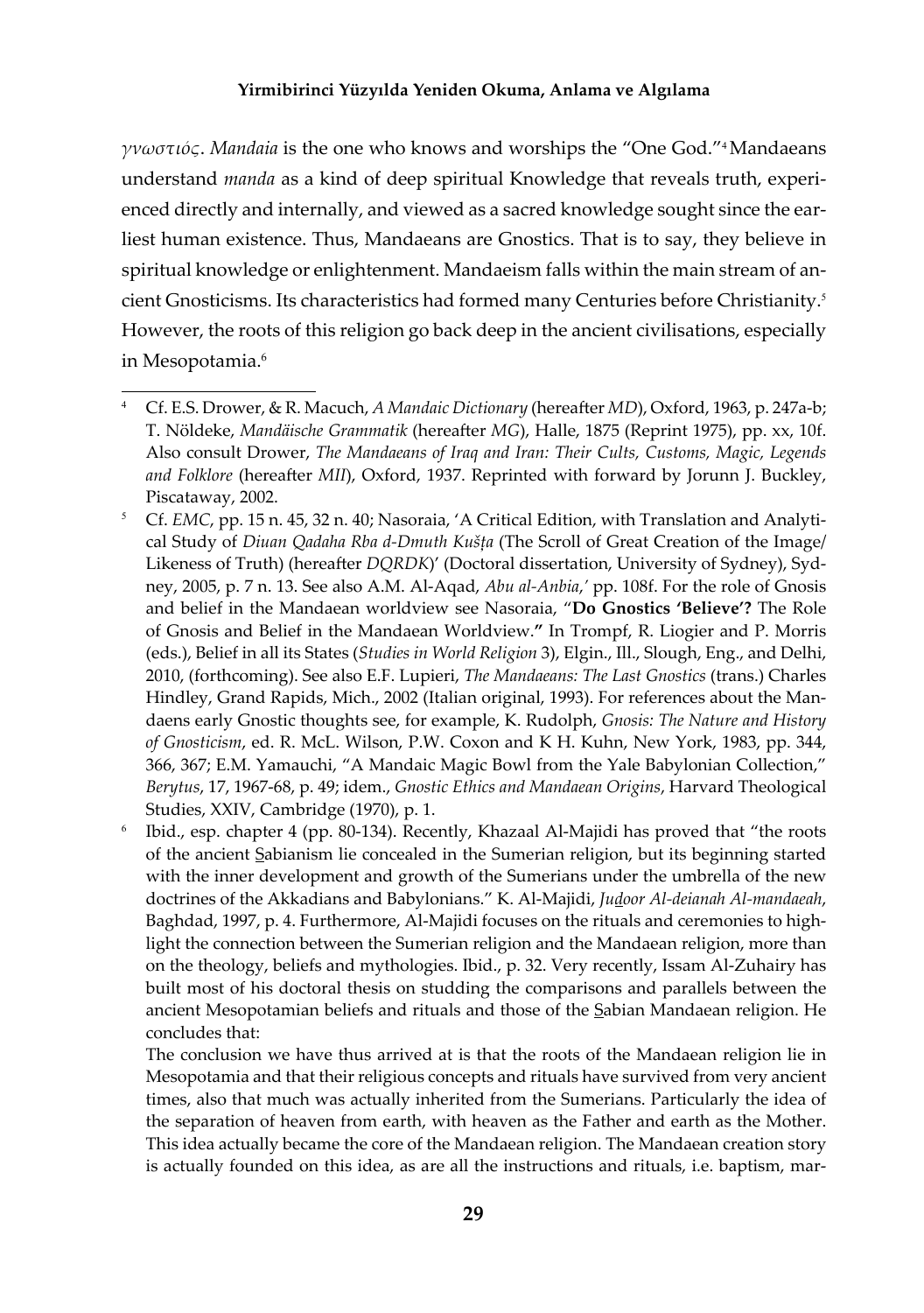Sabian Mandaeism is known as the last surviving Gnostic religion from Antiquity. Sabian Mandaean teachings is perhaps an important link between pre-Christian and post-Christian era. The Sabian Mandaeans are an insular community who consider themselves as the enlightened guardians of perfect saving Truth (*Kušta*).<sup>7</sup> They deliberately separate themselves from others in order to maintain their ancestry and the purity of their connection to higher realms of existence which they call "Worlds of Light" or the "Lightworld".<sup>8</sup> Accordingly, elite Sabian Mandaeans continually receive powerful insights directly from the divine great wisdom of God and the "Lightworld-Beings" and "Forces" (i.e., *Nasirutha d-Hiia u-Malkia u-'Uthria*).<sup>9</sup> In addition to the guidance of the Great Teachers (sometimes called prophets and or messengers, in the case of John the Baptist), however, the connection is retained in a special way in Mandaeism; that is, without the need of earthly mediator. The Sabian Mandaeans do not believe in an earthly "Redeemer" or "Messiah" (like in Christianity and Judaism), instead they derive their wisdom by gaining access to the sacred or higher self. In the Mandaean religion this is referred to as *Manda d-Hiia* (Knowledge/Gnosis of Life). This deep and sacred form of knowing remains the main source of the Mandaean spiritual and healing power.<sup>10</sup>

The Sabian Mandaeans believe they possess a direct link to Adam who is considered by them to be the first teacher and "Great Master". Adam is also tradition-

riage, the consecration of priests and the *masiqta*. There can be no doubt that the initial concept of the separation of heaven from earth was Sumerian in origin.

However, the Mandaean religion in its present form probably arose in Mesopotamia in the 3rd century BC. I. Al-Zuhairy, 'A Study of the Ancient Mesopotamian Roots of Mandaean Religion' (Doctoral dissertation, University of Manchester), Manchester, 1998, pp. 235-36.

The role and significance of *Kušţa* in Sabian Mandaean religion has been discussed extensively *EMC*, esp. chapter three, see also ibid. p. 33 n. 41. Also consult *NDK*; *DQRDK*, esp. pp. 42-52; W. Sundberg, *Kushôa: A Monograph on a Principal Word in Mandaean Texts*, *I: The Descending Knowledge*, Lund, 1953; idem., *Kushôa: A Monograph on a Principal Word in Mandaean Texts II, The Ascending Soul*, Lund, 1994; *MD*, pp. 209b-11a; S.A., Pallis, *Mandaean Studies* , tr. E.H. Pallis, London, Copenhagen 1926, pp. 168-72.

<sup>8</sup>Sabian Mandaeans do not accept converts; and they married from within their community, this is an important and challenging subject in the current life of the Sabian Mandaeans as well as in their history, especially in the last two millennia. For detailed study on this subject see Saed (=Nasoraia), "al-Mandaeyah wal-Tabshir," in *Studies in Mandaeanism: History and Beliefs* (ed.) M.F. Al-Mubaraki, Sydney, 2000, pp. 142-71.

<sup>9</sup> *Nasirutha* and Nasoraeans explained in many details in my *EMC*, esp. Ch. 1, 2 and 3. Consult also *NDK*; Drower, *The Secret Adam: A Study of Nasoraean Gnosis* (hereafter *SA*), Oxford, 1960, esp. Ch. 1; idem., Drower, *The Haran Gawaita and the Baptism of Hibil-Ziwa* (hereafter *HG*), Studi e Testi, 176, Vatican City, 1953.

<sup>&</sup>lt;sup>10</sup> See *EMC*, p. 34 n. 45, chapters two and three. See also *NDK*, pp. 306-320; *MG*, pp. xx, 75, 129; *MD*, p. 247a-b.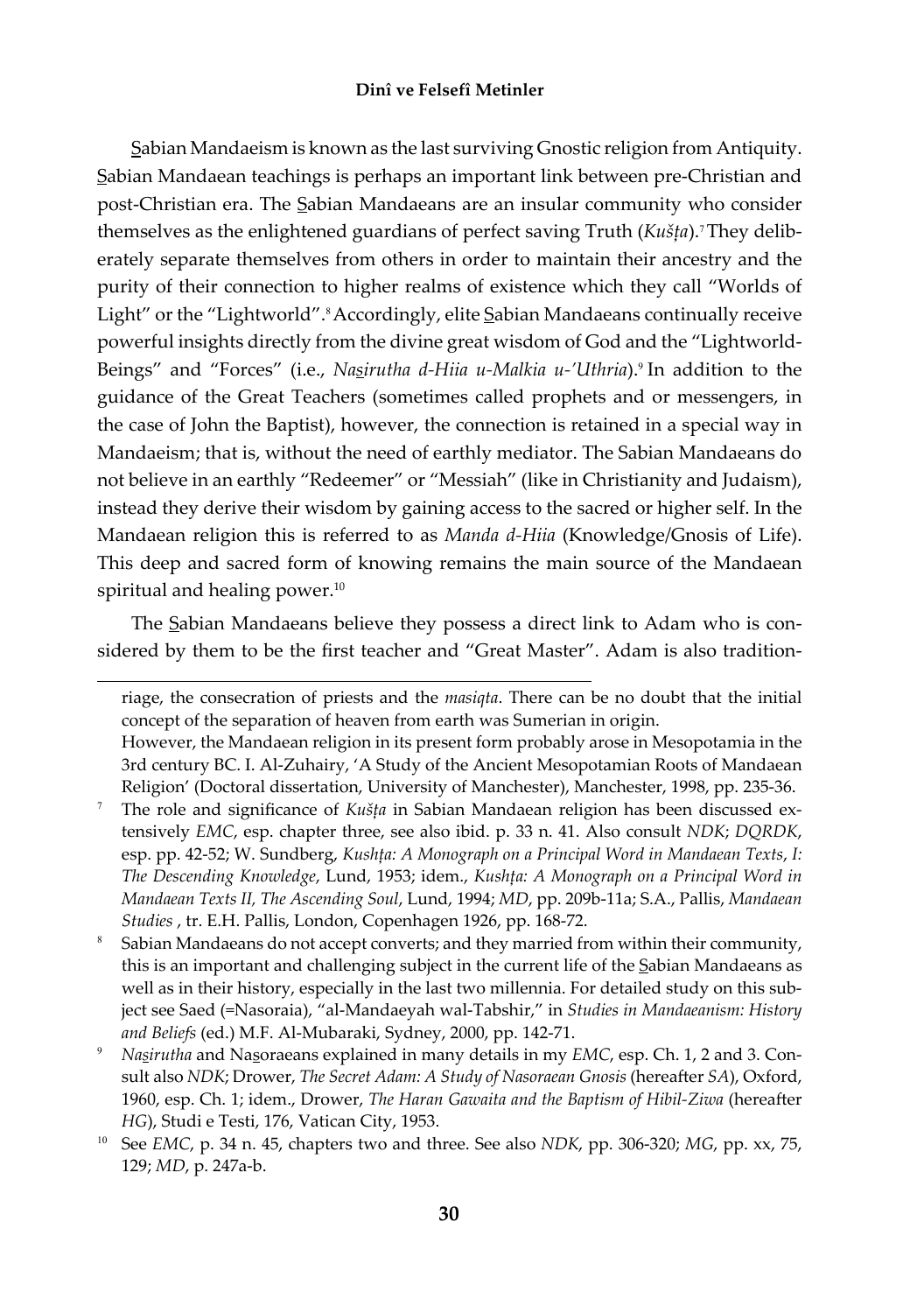ally known as the first prophet or earthly "Messenger of Light" in Mandaean scripture. Adam brings the true path of enlightenment and knowledge (*manda*) and is also the disseminator of the divine saving truth (*Kušôa*). There is a deeper and more secret teaching within the Mandaean religion known as the teachings of Nasoraeans who strongly promote and endorse the inherent connection with the divine. In their view Sabian Mandaeans should rely primarily on their own sacred connection to the World of Light (*Almia d-Nhura* i.e., heavens), the place where they derive their hidden knowledge (*manda*). The Nasoraean maintain a close relationship with *Nasirutha* (divine wisdom) as the guiding force for all Sabian Mandaeans. *Nasirutha* is considered a deeper aspect of *manda*. 11

According to the Mandaean sacred texts the story of the Mandaean religion does not begin with the earthly life. The Mandaean cosmogony is rather more wholistic in that it considers the story of creation to involve every single aspect of existence in the whole universe. The Mandaean creation story 'begins with no beginning.' This is because the Sabian Mandaeans believe that God *has* no beginning. For Sabian Mandaeans, God is typically referred to as *Hiia/Hiia Rabia* (The Great Living One), also described Him as the Great Life. This description refers to the 'First Divine attribute of God.' *hiia d-hun mn hiia* (Life (*hiia*) created or emanated or proceeded from Hiia (God) or From *Hiia* (God) created or emanated Life).<sup>12</sup>

This paper aims to provide an avenue for understanding the mysteries of the Mandaean religion as well as the Nasoraean tradition and the hidden teachings within the larger frame of Mandaean religion. Moreover, this study will offer an introduction to some of the key esoteric and mystical concepts related to the Mandaean holy texts which are essential for the interpretation of Mandaean symbolism and theology. This work may also provide assistance to better understanding the inner workings of the Mandaean and Nasoraean living tradition.

Some attention needs also be paid to the most recent diaspora where Sabian Mandaeans are being severely challenged to maintain their identity and promote their way of life. In an earlier diaspora, the Sabian Mandaeans were forced to migrate from Jerusalem and Jordan Valley to Mesopotamia in order to reestablish themselves. The survival of the Sabian Mandaean community in the current diaspora remains largely in question. This concern is a great challenge for the Sabian Mandaean community leaders who are striving to safeguard the Mandaeans and to preserve their

 $11$  See above and note ns. 3-5.

<sup>&</sup>lt;sup>12</sup> This important sentence appears frequently in the Mandaean sacred scriptures. For example see *Qulasta*, translated by E. S. Drower, *The Canonical Prayerbook of the Mandaeans*  (hereafter *CP*), Leiden, 1959, Nos. 8, 9, 34, 43, 45, 71, 77.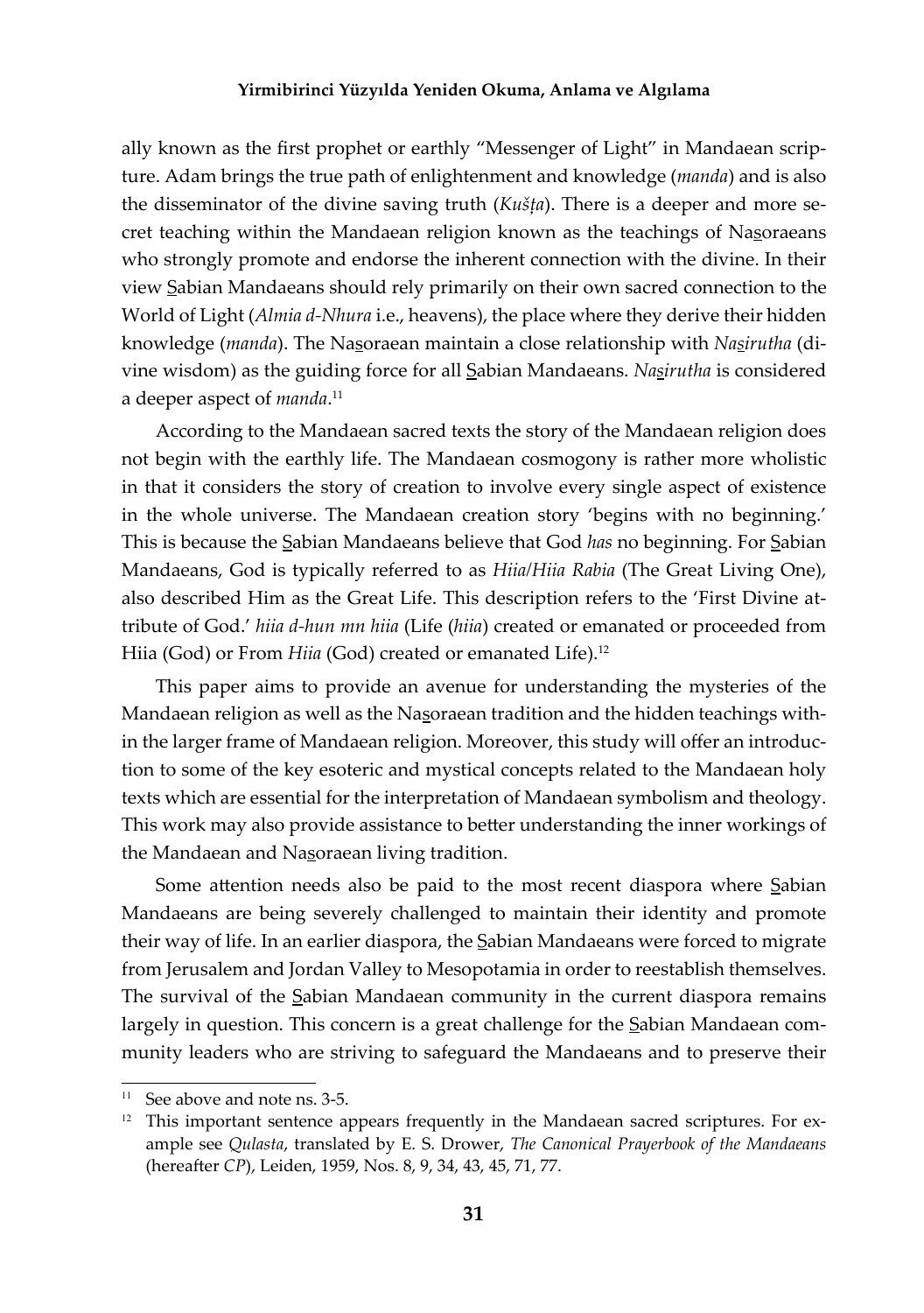religion as well as their unique tradition and culture. Most Sabian Mandaeans today live away from their original homelands, i.e., Iraq and Iran. The majority of the Sabian Mandaean population resides in Western Europe, followed by Australia, America, Canada and New Zealand. Today, approximately 10,000 Mandaeans remain in poor conditions in countries like Syria and Jordan, where they have sought asylum.<sup>13</sup>Many are also still facing imminent danger in continued trouble spots, especially in the Middle East. Sabian Mandaeans have been compelled to flee from their homeland and have become further dislocated from the core of the Mandaean culture. The Sabian Mandaean tradition is at risk of being lost to time as Sabian Mandaeans are dispersed throughout the world, living in isolated communities.<sup>14</sup>Persecution of the Sabian Mandaean people and the break-up of their family community are detrimental to the survival of the Mandaean society.<sup>15</sup> The preservation of the ancient Sabian Mandaean esoteric knowledge, wisdom and mystical tradition is one of the aims of the present work, in particular with regard to its importance for the present and future generations of Sabian Mandaeans.<sup>16</sup>

#### **The Mandaean Sabians**

The Sabians have been mentioned in the Qur'an (as a monotheistic people) among the other monotheistic religious groups, in three places (al-Baqarat: 62, al-Ma'dah: 69 and al- $\text{Haj}:$  17), as the following:

<sup>&</sup>lt;sup>13</sup> See *EMC*, p. 27 n. 16. The Mandaeans recorded the early persecution and the historical migration of their nation from Jordan Valley and Jerusalem through the Euphrates river and Harran to Mesopotamia in the first Century C.E. see the scroll of *HG*; *MII*. Nowadays they return again (temporary) to the same areas, where they lived before, not to stay but to migrate again to the unknown lands.

<sup>&</sup>lt;sup>14</sup> See *DQRDK*, pp. 4-6 and ns. 5-12; H. Saed, (= Nasoraia) "A Call to Manda," in *Mandaean Thinker* 5, 1996, pp. 3, 18.

<sup>15</sup> See our discussion and n. 87, below. The Mandaean persecution is not very well documented. However, there are many important reports from the UNHCR and Human Right groups. See also Nasoraia, "The Mandaeans: Past, Present and Future," *Introduction to Mandaeism*, One Day Seminar, 25 September, 2009 (forthcoming 2012); also Nasoraia, "Mandaean Diaspora," a presentation to Service for the Treatment And Rehabilitation of Torture and Trauma Survivors (STARTTS) at the Carramar Office, Sydney, October 2009 (forthcoming). See also S. Alsohairy, "*B-šumainhun d-haiia rabbi* – Im Namen des erhabenen Lendigen: Die Bedeutung von Rudolf Macuchs Forschungen fur die Mandäer im Irak," in *Und das Leben ist siegreich! And Life is Victorious: Mandaische und samaritanische Literatur Mandaean and Samaritan Literatures* (Mandaistiche Forschungen, 1) (ed.) Voigt, Wiesbaden.

<sup>&</sup>lt;sup>16</sup> Ibid. See also *EMC*, p. 27 n. 18. Also cf., E.F. Crangle's open letter entitled: "The Plight of the Mandaeans," Sydney, 2004.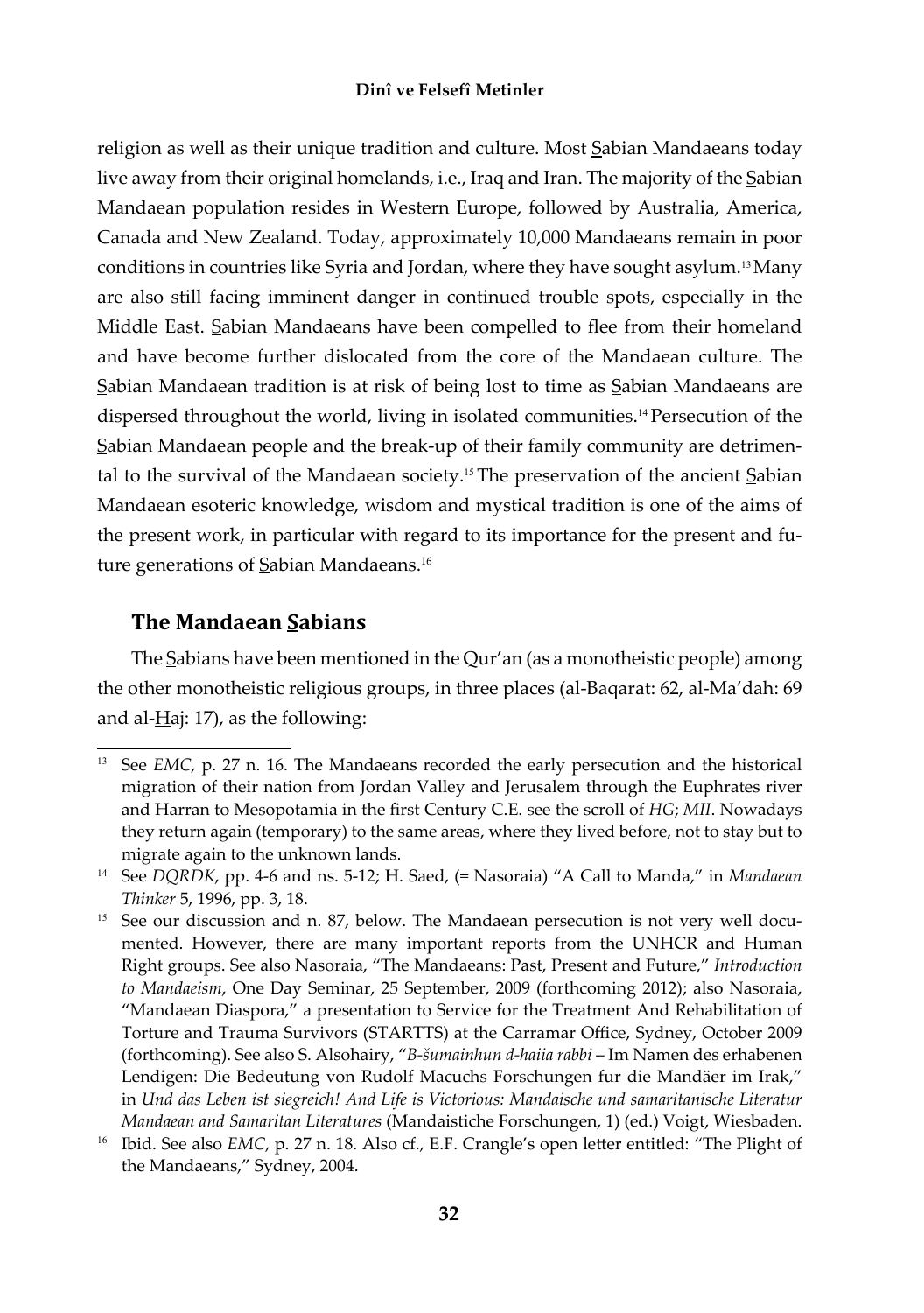Inna allatheena amanow waallatheena hadow waalnnasara waalssabieena man amana biAllahi waalyawmi alakhiri waAAamila salihan falahum ajruhum AAinda rabbihim wala khawfun AAalayhim wala hum yahzanoona

2:62 Those who believe (in the Qur'an!), and those who follow the Jewish (scriptures!), and the Christians and the Sabians,- any who believe in Allah and the Last Day, and work righteousness, shall have their reward with their Lord; on them shall be no fear, nor shall they grieve.

Inna allatheena amanow waallatheena hadow waalssabioona waalnnasara man amana biAllahi waalyawmi alakhiri waAAamila salihan fala khawfun AAalayhim wala hum yahzanoona

5:69 Those who believe (in the Qur'an!), those who follow the Jewish (scriptures!), and the Sabians and the Christians,- any who believe in Allah and the Last Day, and work righteousness,- on them shall be no fear, nor shall they grieve.

Inna allatheena amanow waallatheena hadow waalssabieena waalnnasara waalmajoosa waallatheena ashrakow inna Allaha yafsilu baynahum yawma alqiyamati inna Allaha AAala kulli shayin shaheedun

22:17 Those who believe (in the Qur'an!), those who follow the Jewish (scriptures!), and the Sabians, Christians, Magians, and Polytheists, - Allah will judge between them on the Day of Judgment: for Allah is witness of all things.

The reference of the Sabians in these verses refers, with no doubt, to a special monotheistic religion, whose followers (i.e. the Sabians) are very well known in the Arab regions, especially Arabia. In addition, the verses consider the Sabian religion as an equal religion to the other monotheistic religions like Judaism and Christianity. For Sabians came before (in al-Ma'dah: 69 and al-Haj: 17) and after the Christians (in al-Baqarah: 62).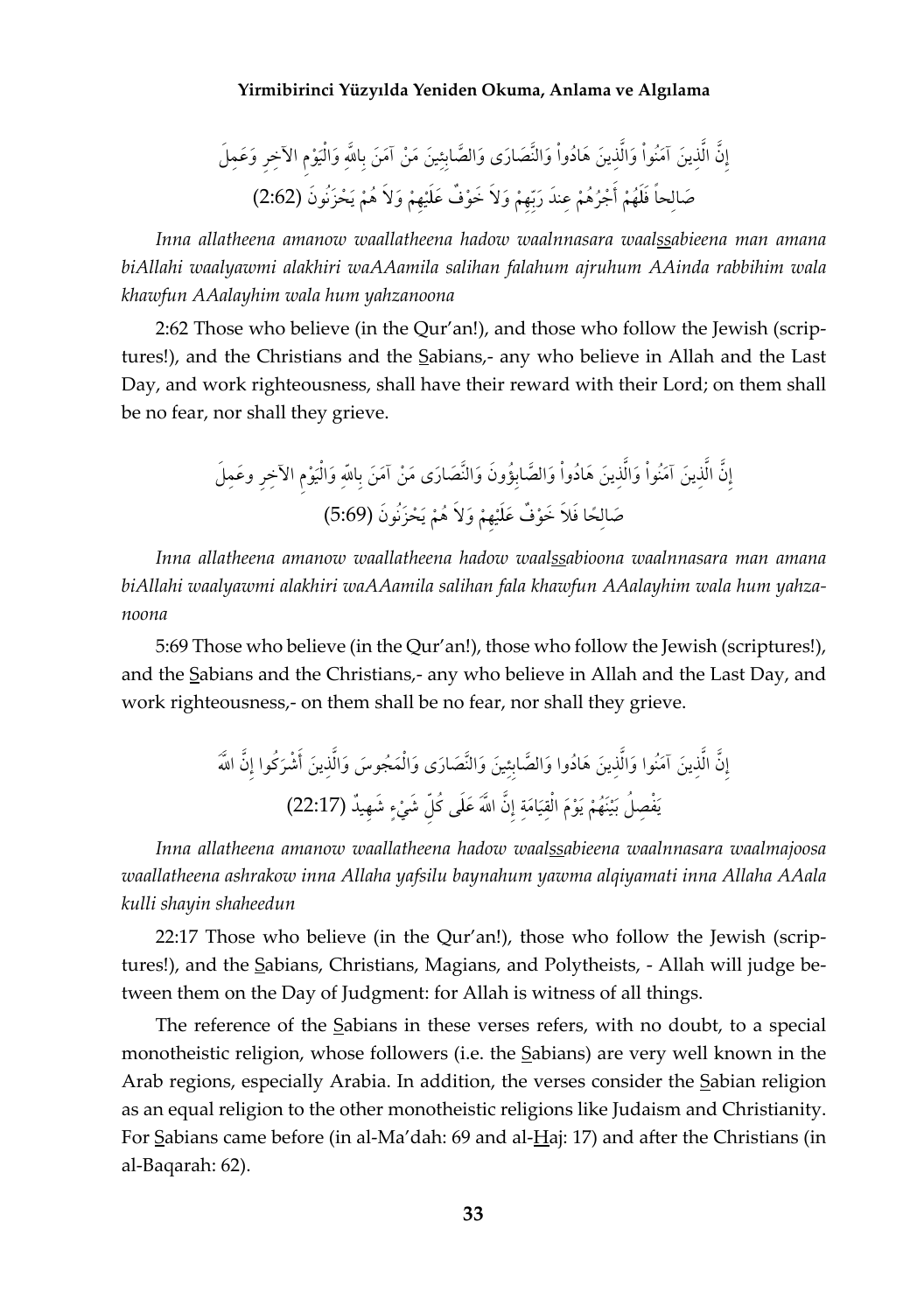The Sabians mentioned in the Qur'an are the same people as the Mandaeans, who are in fact, one of the earliest monotheists (and true believers in one God). In later Islamic sources another group of ancient people by the name of Harranians (who lived mainly in Harran, south of Turkey) were confused with the Mandaeans, and this is because they adopted the designation Sabian from the time of Al-Ma'mun.<sup>17</sup>The difficult task has been to distinguish the two groups and not until recently has there been sufficient scholarly evidence to make a case for the difference between Sabian Harranians and the Sabian Mandaeans.<sup>18</sup> However, at the same time, I believe that some Sabian Harranians were actually Sabian Mandaeans who lived in Harran (and many other places including both al-Jazirats, Kutha, Mosul and also south of Iraq/ southwest of Iran), who were likewise widely known and successful in the Islamic court and capital of Baghdad. The two groups could not be easily distinguished by dress, as they both wore white (and long beards and hair), but they were clearly separated by their diet, philosophy, and baptismal and funerary rites.

The term "Sabians" - (in Arabic called sabi'un or sabi'at or, in some locale Iraqi dialects as, *Subba*. This is to refer to the frequent purification and immersing of with l's=(أي التعميد بصبغة الله الحيّ / الصبغ والأرتماس ب (صبغة) الماء الحيّ the colour of) the living water)

 $17$ Ibn al-Nadim, al-Fihrist, Beirut, pp. 445ff.

One of the most recent and important detailed study on this subject is the dissertation of Sinasi Gündüz, who proof with much evidence the differences between the two groups and that the current Sabian Mandaeans are the Sabians of Qur'an. See S. Gündüz, The Knowledge of Life: The Origins and Early History of the Mandaeans and Their Relation to the Sabians of the Qur'an and to the Harranians (hereafter Gündüz, KL), Journal of Semitic studies Supplement 3, Oxford, 1994. There are many other earlier studies confirming the above, see for example N. Marrani, Mafáhím Sabi'iyya Mandá'iyaa. Ta'rikh. Din. Lughah (hereafter MSM), Baghdad, 1981; MII, esp. ch. 1 and 2; Drower, al-Sabi'a al-Mandā'iyyūn (hereafter SM), trs. N. Badawi & G. Rumi, Baghdad, 1969, esp. pp. 1-39; D. Chwohlsohn, Die Ssabier und der Ssabismus, St Petersburg, 1856; A. Sbahi, 'Usūl al-Sabi'a (al-Mandā'iyykn) wa-mu 'taqadātihim al-diniyyah, Beirut, 1996. See also M. Hamada, Ta'rkih al-Sabi'a al-Mandā'iyyin, Beirut, 1992; C. Buck, "The Identity of the Sabi'un: An Historical Quest," MW 74, 1984, pp. 172-86; J. Hjarpe, Analyse critique des traditions Arabes sur les Sabeens Harraniens, Uppsala, 1972; A. Houtum-schindler, "Notes on the Sabaeans," PRGS 13 (1891): 663-69; K.H. Nazlu , Iran'da Sabiler Ya da Mandile Üzerine (Enstitüsü Mezopotamya, 1998); J. Pedersen, "The Sabians", in A Volume of Oriental Studies; Presented to Edward; B. Dodge, "The Sabians of Harran" in American University of Beirut Festival Book (Festschrift) (eds.) F. Sarruf and S. Tamin, Beirut, 1967, pp.59-85; M.N. Siouffi, Etudes sur la religion des Scoubbas ou sabéene, Paris, 1880; Zotenberg, Catalogue des manuscripts syrianques et sabéens (mandaïtes) de la Bibliotheque Nationale, Paris, 1874.

The Muslim theologians "صبغة الله ومن أحسن من الله صبغة ونحن له عابدون" 138:2 In Qur'an, we read in and Mofassirin (Interpreters, who analyse and explain the Qur'an) explain that the word ع*ليون الله )* means here either "Islam" or "the Religion of Allah (صبغة) and Nature (al-Fitrat, الفطرة). The well known linguistic Arabic, Semitic and Islamic Studies, Prof. Dr.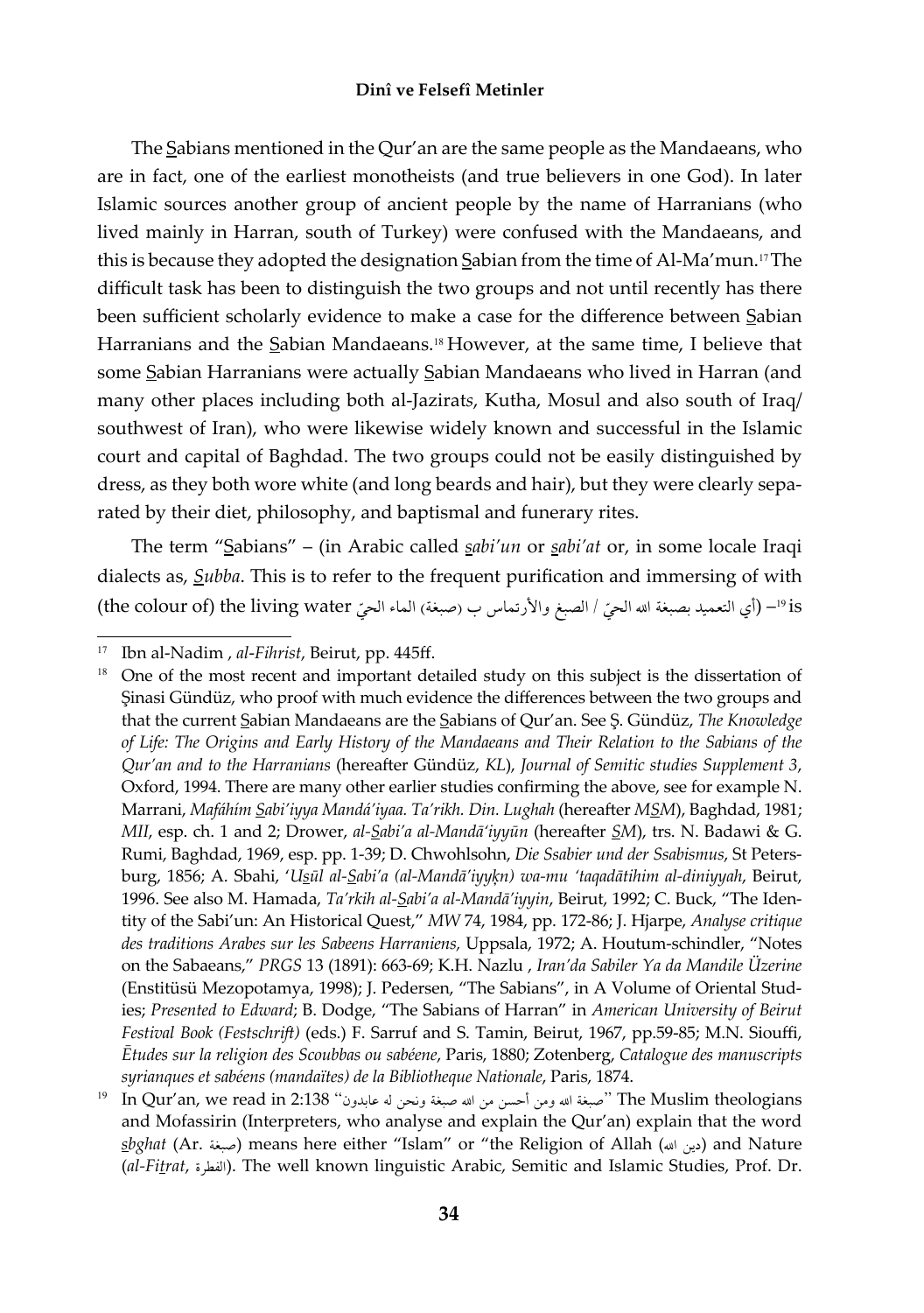another name for the Mandaeans, usually used by outsiders (especially in Islam), and not a common self-designated name. It is derived from the Aramaic-Mandaic verb 'SBA' meaning "to baptize" "to dip" "to immerse [in water]."<sup>20</sup>Thus, Sabians are the Baptizers, that means the ones who baptize themselves with the name of One God and with His bless holy 'Water of Hiia,' the Living One, i.e. God.'<sup>21</sup> This is matched with another term by which the Mandaeans are known to outsiders, mughtasilah, designating those who wash or cleanse or baptize themselves in water.<sup>22</sup> However, the term "Sabians" is often confused with a similar word in Arabic, sabi'un (plural of sabi'

''ذكر المفسرون ان المقصود بصبغة الله هي الأسلام، أو دين الله والفطرة. ذكره القرطبي في تفسيره 2/144 والسيوطي في الدر المنثور 1/340 والطبري p. 1غي تفسيره 1/732 – 33 وأضاف البيضاوي في تفسيره لكلمة صبغة ( كان النصاري يغمسون اولادهم في ماء اصفر يسمونه المعمودية) 1/90. " In addition, he continues to connect that with his important linguistic analyses for the .etc (صبأ، الصابئين، صبغ، الصابغين، صبغة، صباغة) words sba'a, sabi'iin, sabagha, sabighiin, sabghat/sbaghat (صبأ، الصابئين), etc. He states the following:

''ومن الجدير بالذكر ان كلمة صبأ تدل على معنى خرج كما تشير المعاجم العربية المعتمدة وبهذا تفسر كلمة الصابئين بمعنى الخارجين عن الديانات الأخرى وهو معنى حسب رأيي لا يستقيم مع المعنى الحقيقى لطلمة الصابئين لأن هذه الكلمة تعنى في اللغة المندائية الصابغين أى الذين يعمدون أو يغمسون أبنائهم في الماء الجاري ، ومازالت كلمة (صباغة) تدل على العماد في العقائد المندائية وتفسير ذلك في علم اللغات المقارن أن اللغة المندائية وهي لغة آرامية شرقية تبدل في كثير من الأحيان العين أو الغين في اللغة العربية الفا فتصبح كلمة صبغ صبأ وهذا يفسر بشكل واضح المصطلح القرأني صبغة الله التي تشير الى التعميد وليس اللون.

الصابئة (المندائية) فرقة موحدة عرفانية نشأت كما تشير المصادر التاريخية في فلسطين والأردن قبيل ظهور النصرانية. وهم اتباع يوحنا الذي يلقب بالمعمدان (يحيى بن زكريا). ويطلق عليهم المؤرخون والفقهاء العرب اسم (المغتسلة) لكثرة استعمالهم للماء الجاري وهو الذي يسميه الصابئة pp.1-2.(وهذا قد يشير الي نهر الأردن الذي كان يحيى بن زكريا واتباعه يعيشون في نواحيه.)'' See also more details in ns. 35 and 36, below.

- $20\,$ See MD, SBA; MII, ch.1; MSM, pp. 51-6.
- <sup>21</sup> Masbuta d-Hiia (the baptism of the Living One/Life, i.e. God). It is a Very common term in the Sabian Mandaean Holy Book, Sidra d-Adam Ginza Rba (the Scripture/Book of Adam, the Great Trouser, Arabic: الصحف الأولى لآدم/كتاب آدم الكنز العظيم). Ginza Rba (GR) is divided into Ginza Yamina, (hereafter GY) combined with Ginza Smala, (hereafter GS) and cited by Petermann, H, as Thesaurus sive Liber Magnus, vulgo 'Liber Adami' appellatus, tom. 1, 2, Leipzig, 1867, tr. M. Lidzbarski, Ginzá Der Schatz oder das grosse
- Buch der Mandäer übersetzt und erklart (hereafter Ginza), Göttingen, 1925. 22 See n. 17. See also Ibn al-Nadim, al-Fihrist, pp. 442-45. For more details on the water purification and baptismal Sabian Mandaean rituals see H. Saed (=Nasoraia), "Christian and Man-
- daean Perspectives on Baptism," VIII Symposium Syriacum, The University of Sydney, 2000, The Journal of Eastern Christian Studies (ed.) Rifaat Ebieed and Herrman Teule, 2004, 1-4, pp. 319-347; Nasoraia, "The Mandaean Approach," pp. 144ff.; idem., "The Asuta Wish." See also MII; E. Segelberg, Masbūtā: Studies in the Ritual of the Mandaean Baptism, Uppsala, 1958; Buckley, "Why once is not enough: Mandaean Baptism (Masbuta) as an Example of a Repeated Ritual," History of Religions 29, 1989, pp. 23-34; M. Franzmann, "Living Water Mediating Element in Mandaean Myth and Ritual," Numen, 36, 1989, pp. 156-172.

Khalid Ismaeel Ali, in his most recent paper "Musahamat al-Sabi'at al-Manda'iin fi Asoor :presented to the Symposium) "مساهمة الصابئة المندائيين في عصور النهضة العربية al-Nahdhat al-Arabiat, Amman, 16.11.2011, summarizes the ,(ندوة: ''المشتركات الفكرية بين الصابئة المندائيين والأديان السماوية الأخرى'' traditional Muslim explanations on this verse: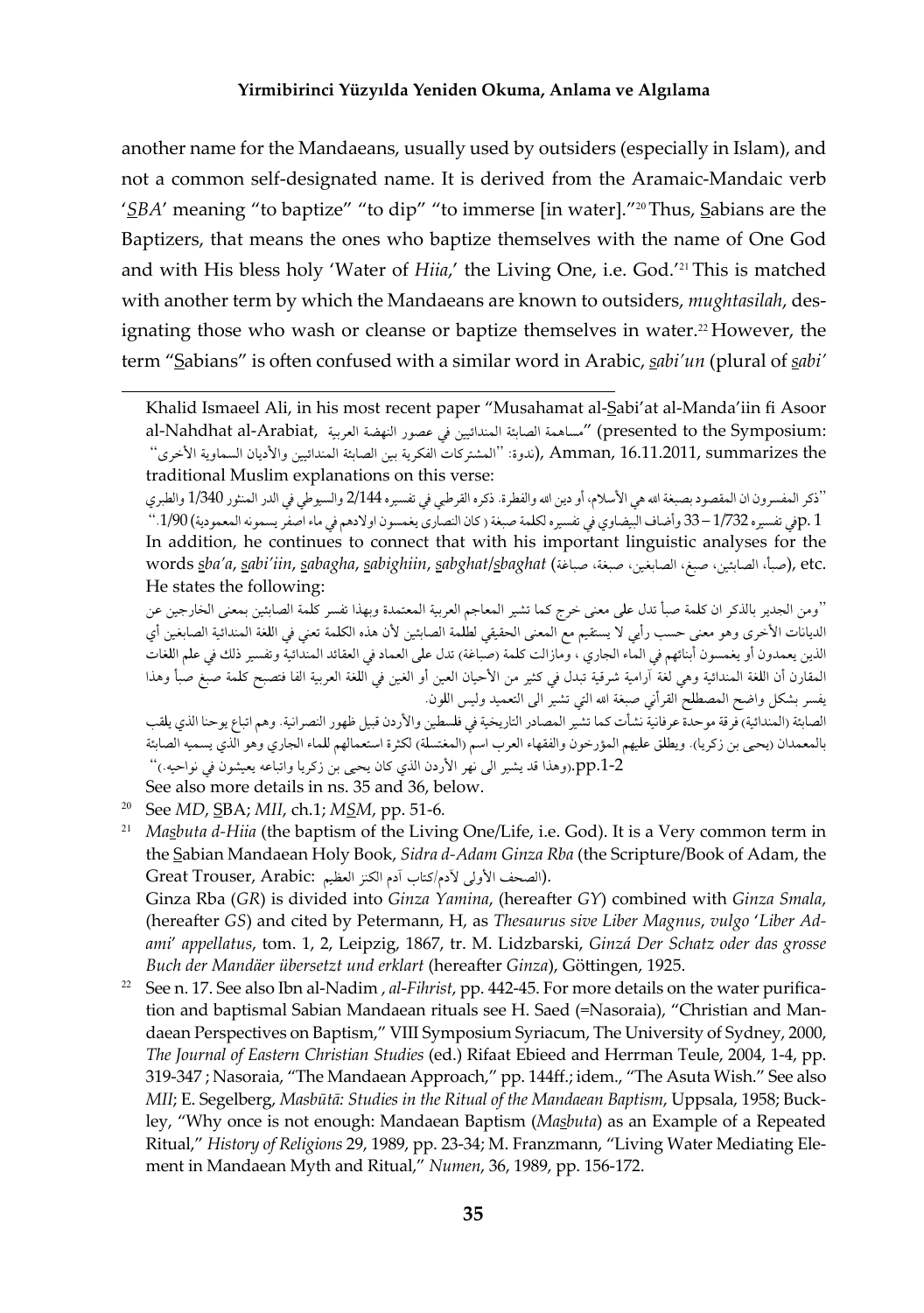sabi'i), which means – (according to some Arabic traditional dictionaries composed not in the very early Islamic periods) –, "to change" or "to convert," often used in the context of "changing one's religion."<sup>23</sup> In this sense the term carried a negative association. There are two verbal roots linked with this word. The first is saba'a ("to change" "to convert" "to return"). The second verbal root is saba ("to incline" or "turn over") used by Arabs for a man who had left his religion. May be in this way, the pagan Arabs similarly called Muhammad a sabi "one who changed his religion."<sup>24</sup>That is to say, "the one who became a Sabian" or "the one whose religion became like the Sabian, who accept and worship only One God, without (respect to) any physical mediator(s), like idols."

The negative connotations of the term was reintroduced in the statements of later Muslim scholars as generally designation "pagans and idolaters," in particular to define those who had "changed their religion for another or turned form the religion of prophets to false religion." As such, the Muslims of this later period called all non Muslims, with the exception of Jews and Christians as Sabians but this inclination was chiefly meant for the Sabians of Harran or the Harranians in Iraq.<sup>25</sup>

There are great religious and cultural differences between the Sabians of Harran (who lived in north of Mesopotamia) and the original monotheistic Sabians, the Sabians of the Bata'ih, al- Mughtasilah,<sup>26</sup> the Mandaeans (who lived in the middle and the south of Mesopotamia, close to the Arabs).<sup>27</sup> Some Muslim theologians noticed these differences, for example, we read Ibn al-Qifti recording in his famous extensive book, Tarikh al-Hukama', the following:

ان ابا حنيفة وصاحبيه ابا يوسف ومحمدا قد اختلفوا في نكاح الصابئة واكل ذبائحهم فحرمهما ابو حنيفة وحللهما صاحباه فقال اصحابهم انه ليس بخلاف على الحقيقة انما هو اختلاف في الفتوى لأن ابا حنيفة سئل عن الصابئة الحرانيين وهم معروفون بعبادة الكواكب فاجراهم مجرى عبدة الاوثان على تحريم

- <sup>25</sup> Gündüz, KL, p. 52. For more details see also  $M<sub>5</sub>M$ , pp. 51-89.
- 26 According to Ibn al-Nadim, al-Fihrist, pp. 442ff.
- <sup>27</sup> Consult Gündüz, KL. This book is devoted mostly to show these differences and to confirm that the second group is the monotheistic Sabians of Qur'an. See also n. 18, above.

<sup>&</sup>lt;sup>23</sup> See (sab'a أصبأ) in the following traditional Arabic dictionaries: al-Jawhari, *Taj al-Lughat* u-Sihah al-Arabiat; al-Fairuz Abadi, al-Qamoos al-Muhiet; Iben Mandhur, Lesan al-Arab.

<sup>24</sup> Ibid. according to these dictionaries, in MSM, p. 53 we read that: "أجمع اللغويون على اشتقاق هذه الكلمة من الجذر المهموز (صبأ) وكتبوا: ان الصبوء يعني الخروج من دين الى آخر. وذكروا بان العرب كانت تسمي النبي، صلى الله عليه وسلم، الصابئ، لانه خرج من دين قريش الى الاسلام، ويسمون من يدخل في دين الاسلام مصبوا، لانهم كانوا لا يهمزون، فابدلوا الهمزة واوا، ويسمون المسلمين الصباة."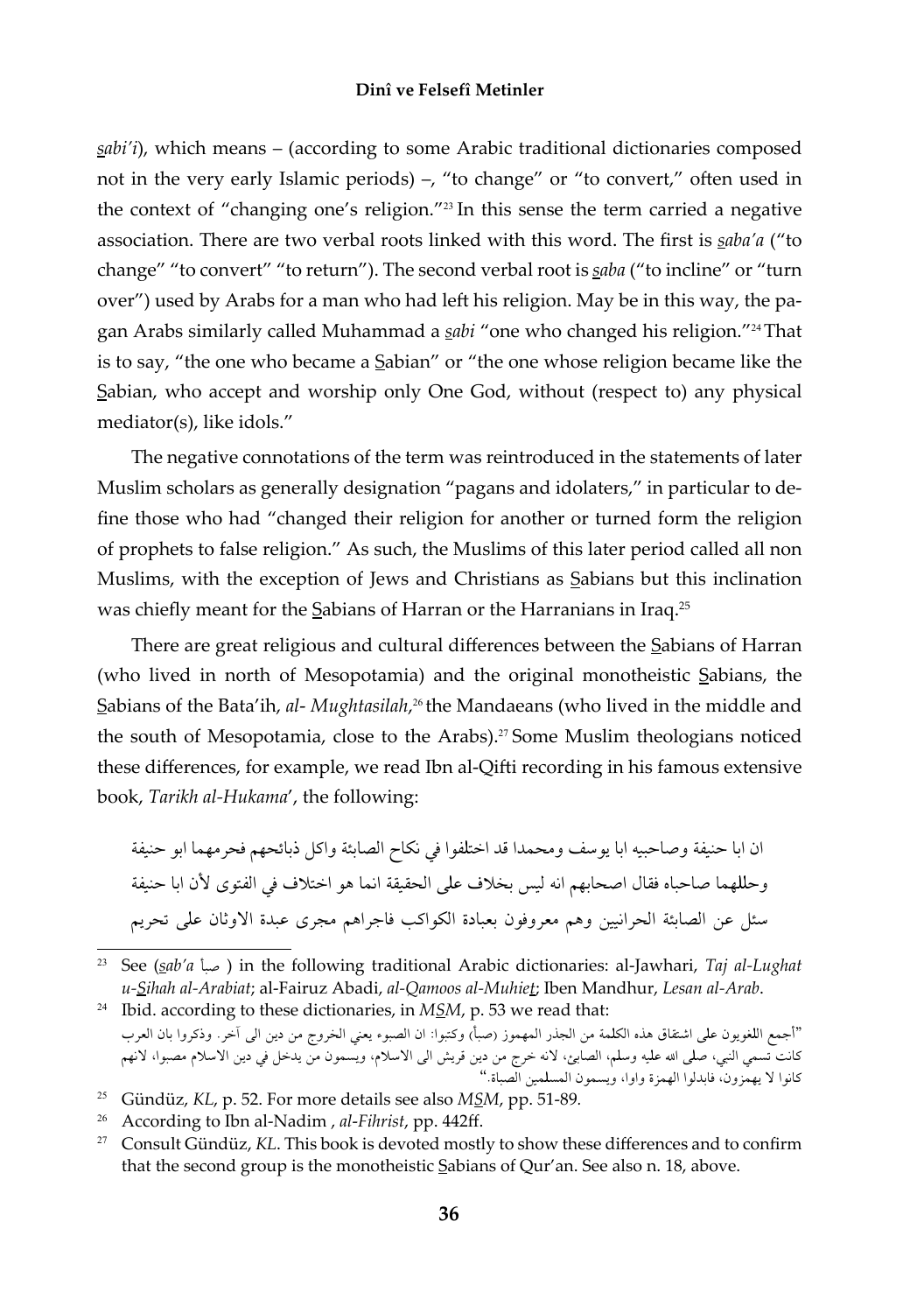The Sabian Mandaeans are those who pay the *Jezyat* (Muslim tax designated to the People of the Book - Jews, Christians, Magians and Sabians). Sabian Mandaeans were paying the *Jezyat* from the early Islamic period and continued to do so to the present day. Al-Qadhi (the judge) Abu Yousof, in his famous book al-Kharaj, which is been composed during the time of the Caliphate Haroun al-Rasheed, states that, as follows:

Abu Yousof also mentioned that the Sabians exist in many places in Ardh al-Sawad, رض السواد), (the land of the laity of Iraq, i.e. the original people of Iraq/ Mesopotamia before Islam, who lived mostly as a farmers in the middle and south of Mesopotamia), and al-Jazirat, including Madinat al-Salam (i.e. Baghdad), Basrah and Kufah.<sup>30</sup>

Na'eem Badawi and Gadhban Rumi discussed the importance of the old text and other evidence available from Islamic sources. They concluded that the Sabian of al-Bata'ih (the middle and south regions of Iraq, especially the Marshes areas), mentioned above, are the Sabians of Qur'an; and they are themselves the ones who payed the Jezyat, like all other "People of the Book," "Ahl al-Zemmat"; and the Harranians had adopted the name Sabians for protection.<sup>31</sup>

Important evidence has been forwarded by scholars<sup>32</sup> to point out the rightful status of the Sabians in Iraq as a group of people who have a "monotheistic kind of belief-system."<sup>33</sup> Early Islamic sources highlight a special connection between the term sabi', used for the prophet, and his teachings. Since the polytheists used to refer to the prophet that "he has become a Sabian" - accordingly, the Arab pagans knowing fullwell that the Sabians were monotheists and they clearly connected the teaching of the prophet "with the beliefs of the Sabians who lived in Iraq" especially when the most characteristic aspect of Muhammed's teaching was the idea of the Unity of God: there

<sup>&</sup>lt;sup>28</sup> Ibn al-Qifti, Tarikh al-Hukama', Baghdad, p. 311. For more discussion on the subject see *SM*, pp. 1-27. Also consult MSM and Gündüz, KL.

<sup>&</sup>lt;sup>29</sup> Al-Qadhi Abu Yousof Ya'qoob bn Ibrahim, al-Kharaj, al-Qaherat (Cairo), 1346 A.H., p. 145.

<sup>&</sup>lt;sup>30</sup> Ibid., pp. 145-47. See also *MSM*, p. 58.

<sup>&</sup>lt;sup>31</sup> See *SM*, p. 18.

<sup>&</sup>lt;sup>32</sup> MSM, pp. 51-105; Gündüz, KL, p. 18f.

<sup>&</sup>lt;sup>33</sup> Ibid., p. 16.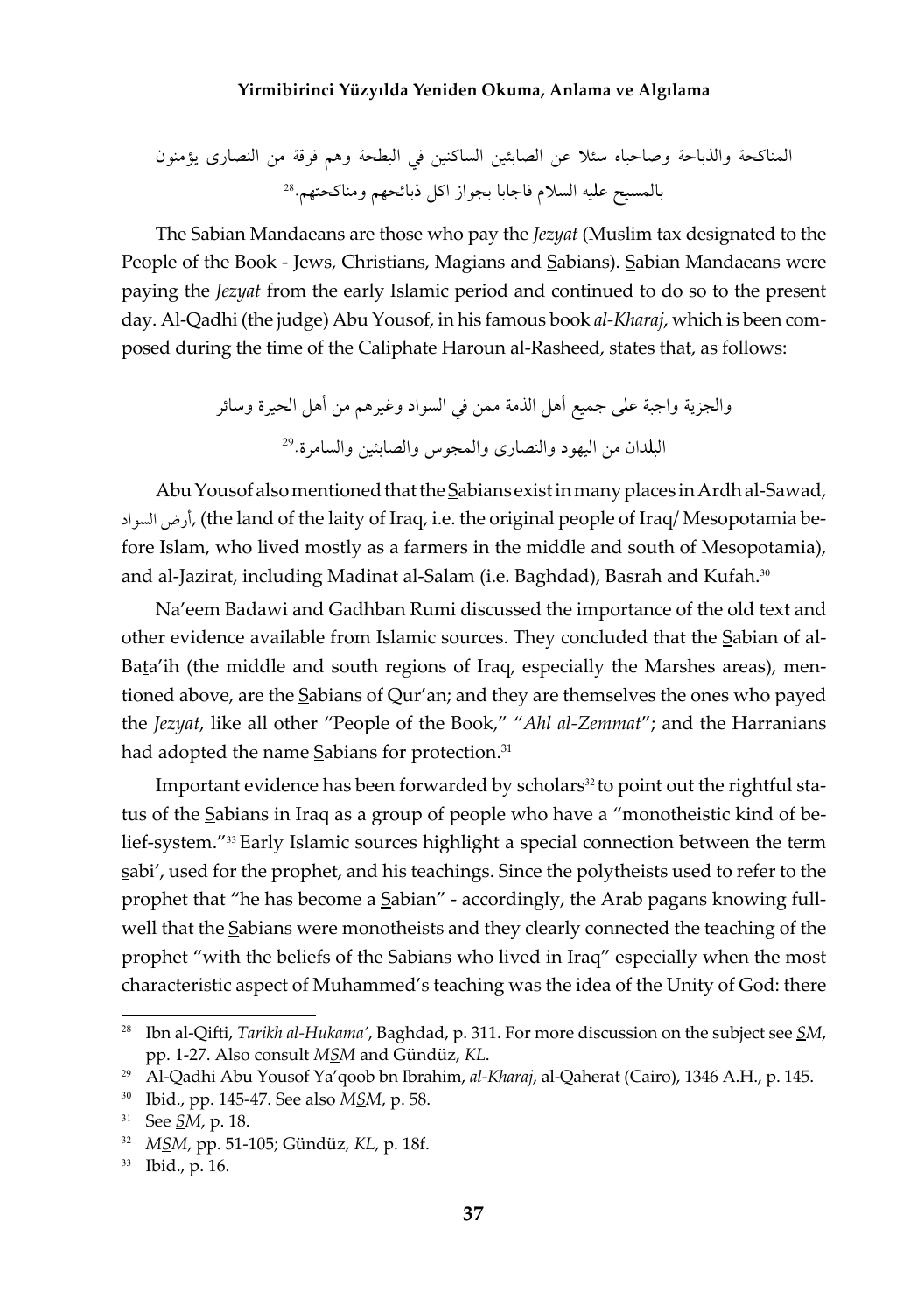is no god but Allah."34 In addition, the words (Arabic: صا), (Aramaic Mandaic: ص) are similar to (Arabic: صبغ, 'to paint,' 'to baptize'). All of them have a similar meaning including the positive change, i.e. to baptize and to change to a pure and monotheistic status. This status is "al-Sibghat (of Abraham)" in Arabic it is مسغة أبراهيم 35 The origin of Sabian is not from the Arabic sba'a (صبأ) but it is from the Aramaic Mandaic sba (to baptize, to immerse and purify in the water). The most recent linguistic Arabic and Qur'anic studies proved this and prefer to go in this direction.<sup>36</sup>

Therefore, not all Sabian Harranians are pagans and idolaters. In fact, many of them were Sabian Mandaeans who remained in Harran and neighbouring areas when the majority of the Sabian Mandaean community migrated towards the middle and south of Mesopotamian in the first and second century Common Era.<sup>37</sup> The con-

"ان هذه الكلمة (الصابيء) من اصل آرامي بمعنى «المغتسل» وقد سموا بها لاهتمامهم بالغسل بالماء، بحيث انه احد اركان احكامهم الشرعية ;ولذا يسمون في عرف اهل الملل بالصابئة المغتسلة".

See also the most recent and important academic publication on the words of Qur'an is that of Prof. Khalid Ismaeel Ali, al-qamos hg-Moqaran le-Alfadh al-Qura'n, Beirut, 2009 (2009). We can read about these بيروت ,دار الكاتب العربي، مؤسسة البديل ,القاموس المقارن لألفاظ القرآن) Qur'anic words (صبغ and صبا,صباً) the following: ص ب أ:[p. 290]

.الصابئون: من طوائف أهل الكتاب الذين ذكرهم القرآن الكريم، المائدة 5/69. البقرة 2/62. البيضاوي، تفسير 1/66 . لسان 7/267. FVQ 191f.]

العبرية ص ب ع : لون ؛ الأرامية والسريانية ص ب ع: غطى ، صبغ ،AHw 1108لأكدية ص ب / ف ي ت : صوف ملون ، سقي Md. Dict. 388]. ؛ السوقطرية ص ب ع : صبغ ، المندائية صبا : عمّد، غطس.

والأرجح عندي أن الكلمة معرّبة من المندائية، أو الآرامية الشرقية التي تبدل الألف من العين كثيرا، كالأكدية التي تبدلها هكذا باطراد، وبناء على هذا لا أضن أن كلمة (صابئون) مشتقة من ص ب أ ، لأن هذا الجذر له معنى آخر، ويبدو أن العرب سمعوها من أهل هذا الدين بلألف فاستعملوها هكذا.

ص ب غ :[p. 292]

صبغ: ما يصبغ به، وما يؤتدم به، المؤمنون 32/20، صبغة: الفطرة والدين القويم (صبغة الله ومن احسن من صبغة ونحن له عابدون) ، [البقرة 2/138.

العبرية ص ب ع : شئ مصبوغ ؛ الآرامية ص ب ع : غطس ، صبغ ؛ AHw1108الأكدية ص ب / ف ي ت : صوف مصبوغ ، سقي ريّ .FVQ192 ، أنظر ايضا .]؛ المندائية ص ب ا : صبغ ، غطَّسّ ، الحبشية ص ب خ: غمّس (في مرق) ، وأيضا ص ب ح : أعدّ مرقة المعنى العام: التلوين، ثم التعميد.

For details see *SM*, pp. 1-76. The migration of the Sabian Mandaeans has been discussed extensively, see for example DQRDK, esp. ch. 3 and 4; MII, esp. ch. 1 and 2; Macuch, "The Origins of the Mandaens," pp. 174-192; Rudolph, "Problems of a History," pp. 210-235;

<sup>34</sup> Ibid., p. 18.

<sup>35</sup> See Iben Mandhur, Lesan al-Arab, (صبغ). For more details see MSM, pp. 51-7. See also n. 19, above.

See for example, the most prominent Shiite Muslim figure (Ayatollah Seyyed) Ali al-Khamene'i, ,Tehran" (الصابئة: حكمهم الشرعي وحقيقتهم الدينية ,al-Sabi'at: Hukmohom al-Shar'i u-Haqiqatohom al-Diniat") 2008, [http://www.taqrib.info/arabic/index.php?option=com\_content&view=article&id=800:1389-12-17-20-16-55&catid=37:1388-06-23-07-57-41&Itemid=58]. In his conclusion, regarding the confusion about the Sabian name (الصابئون، صبأ، صبا), he said the following: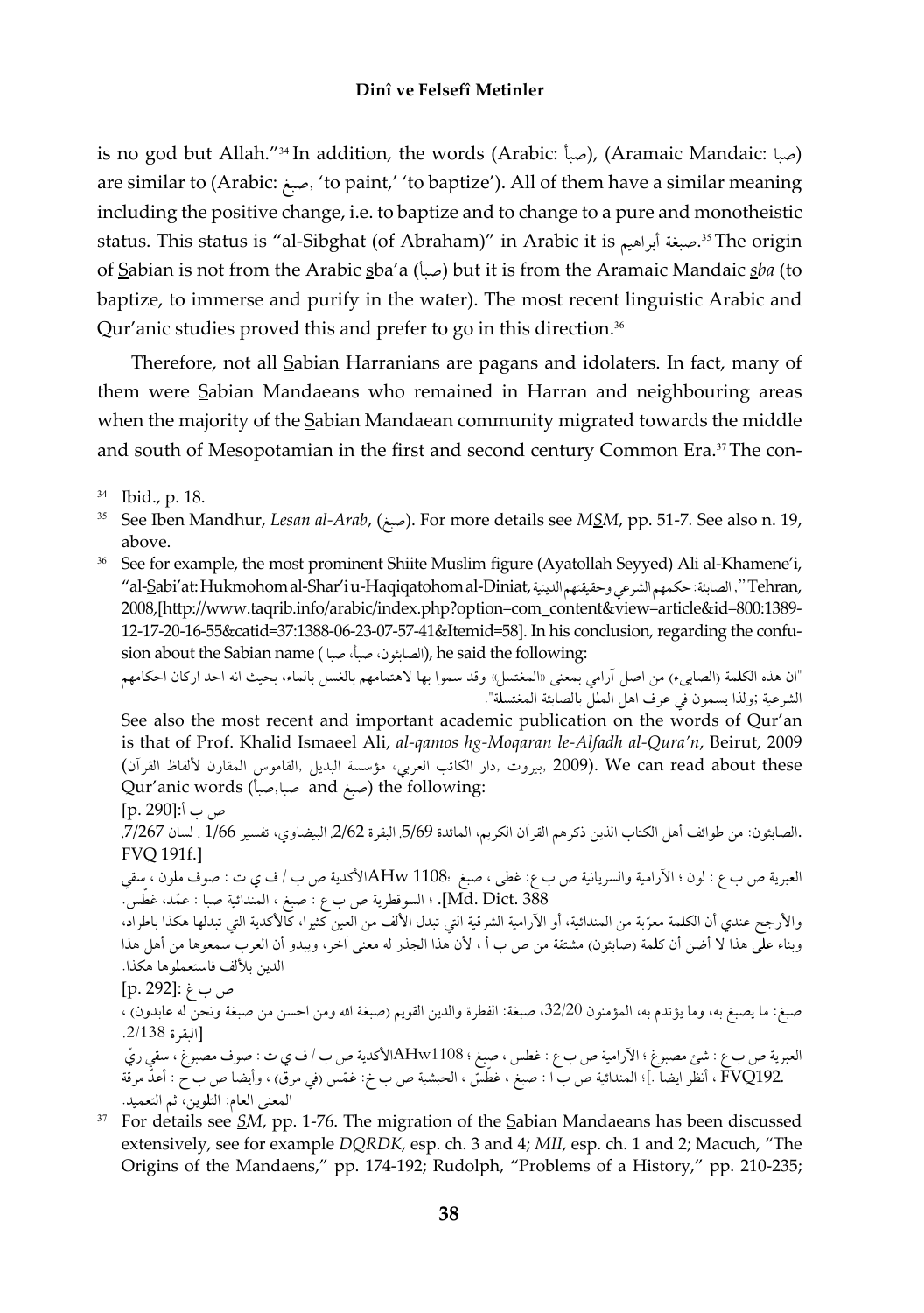nection between the two groups continued until the first destruction of Harran (932) C.E.).<sup>38</sup>Scholars generally acknowledge the prominence of Sabian Harranians as the well-reputed scholars and translators of Islamic Mesopotamia. However, this is not entirely true. When the Muslims occupied Mesopotamia, many Sabian Mandaeans moved to the main cities (Baghdad, Kutha, Basra, Tib) during the Abbasid period, becoming renowned as great scholars of the court. For example Ibrahim, (Abu Ishaq al-sabi) (309 A.H.) and his relative Thabit Ibn Qurrah (365 A.H. or 369 A.H.), and their families, were both prominent Sabian Mandaean scholars in Baghdad. We know they were Mandaean based on an observation of their genealogy and also the nature of their works.39

The Sabians who are mentioned in the Qur'an and the Muslim sources were in fact the Sabian Mandaeans who continue to the present day under the title of the People of the Book in Iraq and Iran.<sup>40</sup>

#### **Sabian Mandaean Monotheism**

Sabian Mandaeism is clearly a monotheistic religion but it treats the subject in its own unique way. The Sabian Mandaean view of God differs from the Abrahamic religions in an important way in that God is not the creator of this earthly world but the

idem., *Die Mändaer I. Prolegomena: Das Mandäerproblem*, Forschungen zur Religion und Literatur des Alten und Neuen Testaments, n.F.56, Göttingen, 1960; idem., *Die Māandäer II*: *Der kult, Vande hoeck and Ruprecht, Göttingen, 1961; E.F. Lupieri, The Mandaeans: The Last Gnostics* (trans.) Charles Hindley, Grand Rapids, Mich., 2002 (Italian original, 1993); J.J. Buckley, *The Mandaeans: Ancient Texts and Modern People*, Oxford, 2002; idem., *The Great Stem of Souls: Reconstructing Mandaean History*, Gorgias Press, NJ, 2005 (corrected second printing, 2006).

<sup>&</sup>lt;sup>38</sup> The second destruction of Harran was in 1032 C.E. This may contribute further for the disappearance of the Sabian Harranians, most of whom been converted to Islam. For that see *SM*, p. 16 n. 25. For recent study on Harran see Gündüz, *KL*; T. Green, *The City of the Moon God*; *Religious Traditions of Harran*, Leiden, 1992. See also Nasoraia & G.W. Trompf, "Mandaean Macrohistory," *ARAM* 21, 2009-2010 (to be appeared in the later 2011 vol.); J. Hjarpe, *Analyse critique des traditions Arabes sur les Sabeens Harraniens,* Uppsala, 1972; J.B., Segal, "The Sabian Mysteries: The Planet Cult of Ancient Harran", in Vanished civilizations: Forgotten Peoples of the Ancient World (ed.) E. Bacon, London, 1963, pp.201-20; Dodge, B., "The Sabians of Harran" in *American University of Beirut Festival Book (FestschriĞ)* (eds.) F. Sarruf and S. Tamin, Beirut, 1967, pp.59-85.

<sup>39</sup>For more details see Nasoraia, "Abu Ishaq al-Sabi'i," Basrah University, Basrah, 1984; idem., "al-Sabi'at fi al-'Asr al-Abbasi," Basrah University, Basrah, 1985; 'Abu Ishaq al-Sabi'i Sha'iran' (Master thesis), Baghdad University, 1976; *SM*, introduction; Ali, "Musahamat al-Sabi'at;" Q.M. al-Saadi, *Abu Ishäq al-Sabi: Durar al-Nather u-Ghurar al-Shi'er*, Arbil, 2009.

<sup>&</sup>lt;sup>40</sup> Gündüz, *KL*, p. 52. Also al-Khamene'i, "al-Sabi'at," confirm that clearly in his conclusions.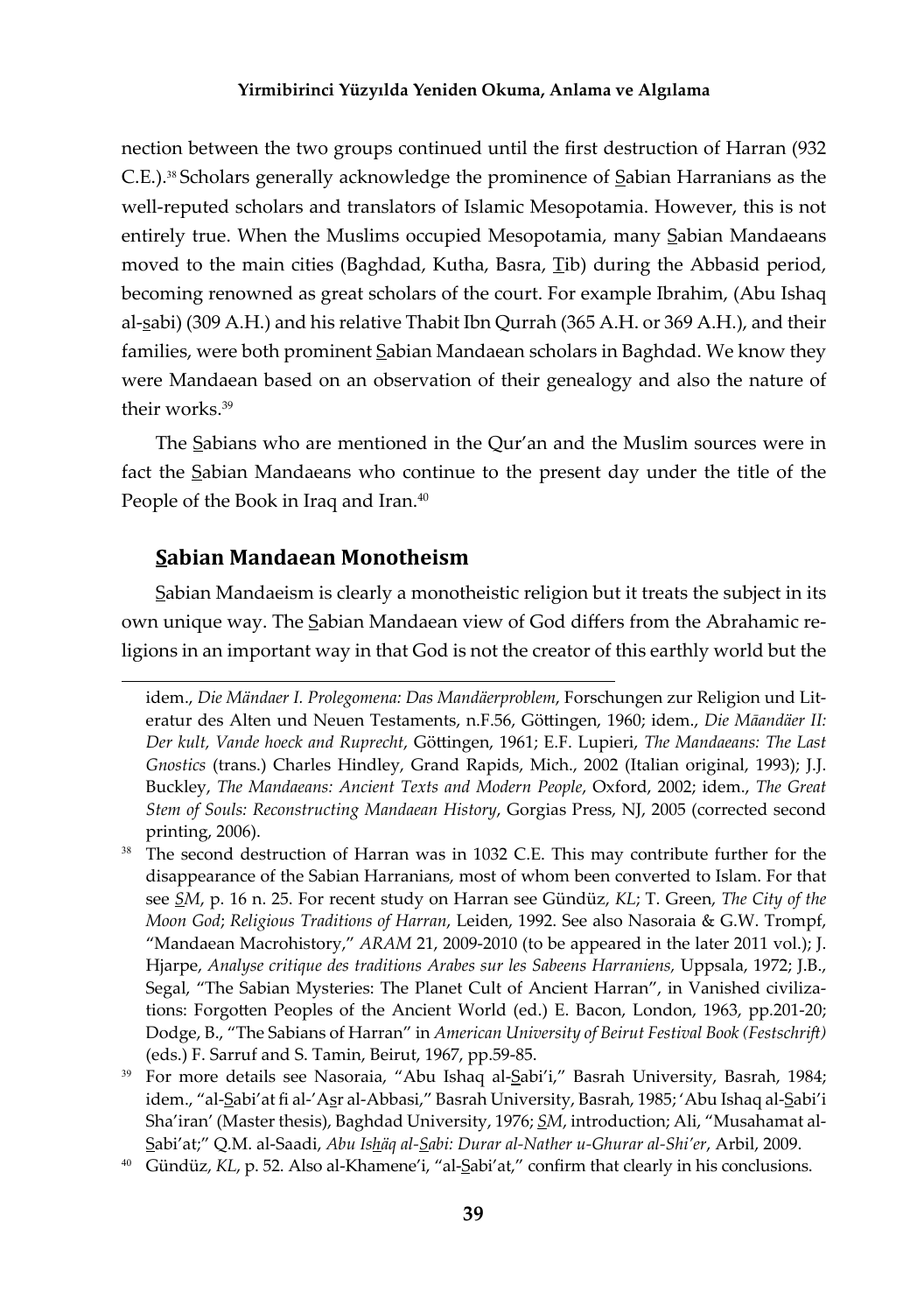creator of the Light World[s] (*Almia d-Nhura*). God is the First Cause of the creation of everything. He creates life as the 'First' manifestation.<sup>41</sup>This First life grows and emerges in various forms, levels and dimensions. God creates the 'Divine Primordial Elements' from which and by which the formation of the worlds and lives in all formed and emanated. God is worshiped alone and praised as the Supreme Force of the universe. He presides over all the worlds and all of creation. Yet the Sabian Mandaeans believe that the creation of the earthly life comes about through the command of God, but it is entrusted to a lesser emanation, also known as the fourth life (*ptahil)* with the assistance of Gabriel (*hibil ziwa*) and other Beings*.* 42

By the word "God" Sabian Mandaeans texts primarily refer to the first living one (*Hiia)* who existed before creation (and has no beginning). He is also known by many other names such as King of Light, Lord of Greatness, Great Mind, King of kings, Father of Worlds and Generations. The First Life (*Hiia Qadmaiia)* is one of the most important aspects of *Hiia*. Within the First Life was contained all the primordial elements for creation from whom creation came forth through a series of emanations.<sup>43</sup> The first wave of these emanations gave birth to three levels of primary emanations, thus forming the second (*Yushamin),* Third (*Abathur)* and Fourth Life (*Ptahil).*<sup>44</sup>

The word 'Hiia' is usually regarded as a masculine royal plural. Form Hiia emanated 'Life' (the First Life).<sup>45</sup>

Most of the opening prayers started with the name of Hiia. The translation of Hiia and His first appearance in these prayers requires clarification:

<sup>&</sup>lt;sup>41</sup> The reference to 'Hiia' in the masculine form, however, deeper understanding of Mandaean theology will reveal that God is, for the Mandaeans, beyond gender and number. See *EMC*, p. 38 n. 56.

 $42$  For more details about God and the creation of the universe see Saed (=Nasoraia), "al-Mandaeyah wal-Takwin," in *Studies in Mandaeanism: History and Beliefs* (ed.) Majid Fandi Al-Mubaraki, Sydney, 2000, pp. 101-120; idem "Khalq al-Ensan- Adam wa-Hawaa," in ibid., pp. 121-41, esp. pp. 121-25; *DQRDK*, pp. 13ě.; *NDK*, pp. 316f.; *EMC*, p. 37; Rudolph, *Theogonie, Kosmogonie und Anthropogonie in den mandäishen SchriĞen* (Forschungen zur Religion und Literatur des Alten und Neuen Testamentes, 88), Göttingen, 1965; idem., Manda*eism*, p. 13; S. Alsohairy (ed. and trans.), *al-Neshu' ual-Khalq ę al-Nusus al-Manda'iah*, Baghdad, 1994.

<sup>&</sup>lt;sup>43</sup> Hiia (i.e., (First) Life) is identified with Mara d-Rabutha (Lord of Greatness). However, in many cases, Mara d-Rabutha also appears as one of the names or/and attribute of God, but less confusing than *Hiia*. For more detais and explanation see *EMC*, ch. 3, p. 37 n. 53.

<sup>44</sup>Ibid., p. 37 n. 54. See also *GY* I-III; Saed (=Nasoraia), "Al-mandaeyah wal-takwin," esp. pp. 100-03; idem "Khalq al-ensan," esp. pp. 121-25; *DQRDK*, pp. 13ě.; *NDK*, pp. 316f.; Rudolph, *Mandaeism*, p. 13. See also n. 42, above.

<sup>45</sup> See n.12, above.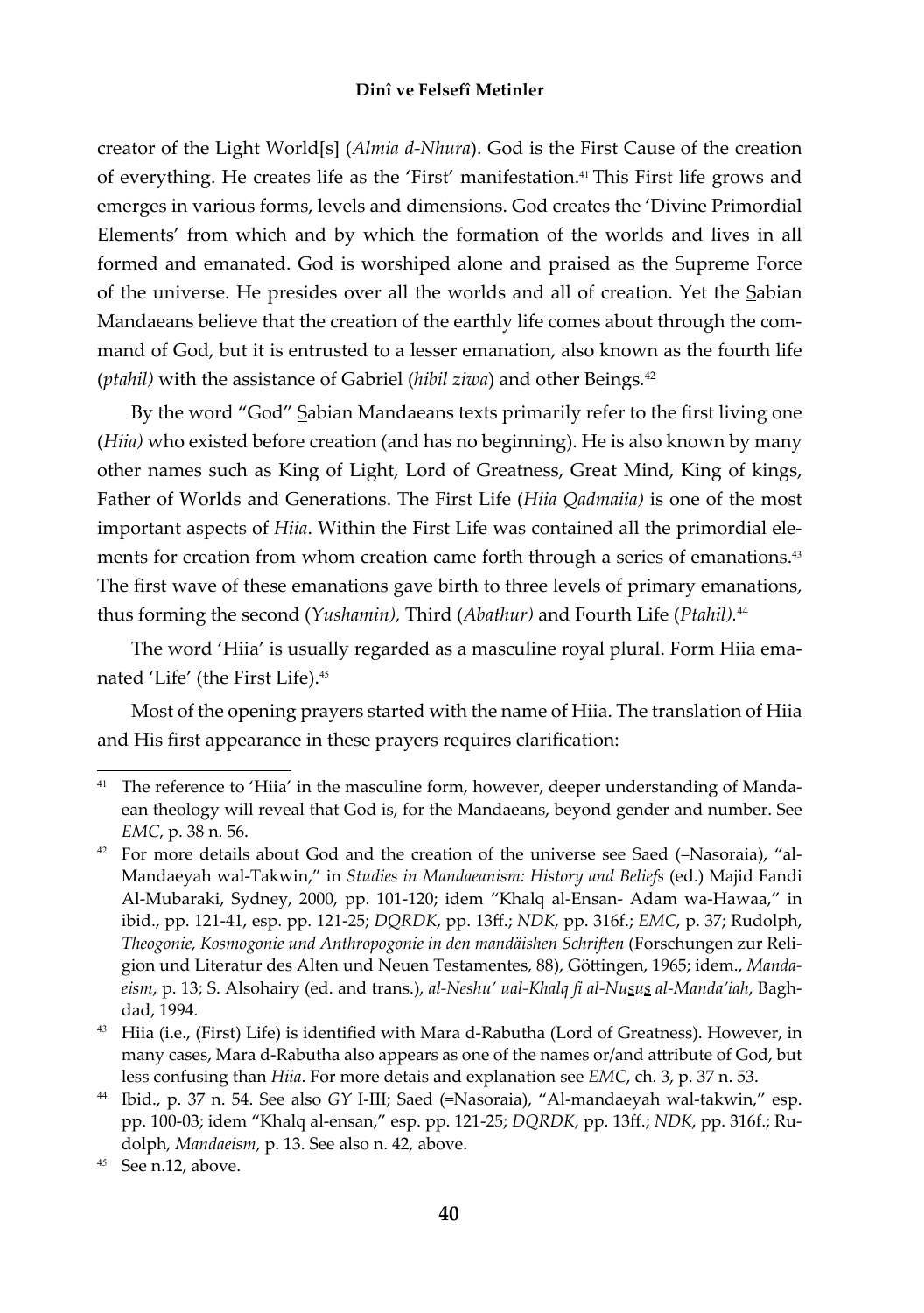[Hiia] is usually translated 'Life' i.e. the 'Great Life.' However, in this prayer, and even in similar opening prayers, it means not the (creative) Life but rather the Living One, the creator of the (creative) Life, or God. The relationship between the Life and the Living One raises deep philosophical questions in Mandaeism. This causes much argument among scholars and the issue is not yet resolved. In addition, this word Hiia should be recited in every form of the Mandaean bašuma (e.g. bašuma d-Hiia). Every action begins and ends with the invocation of the name Hiia (god), so that the action is blessed and is part of the world of Life and Light, and is thus holy and suitable for the children (sons) of Life and Light.<sup>46</sup>

*Qadmiia Nukraiia* (The Eldest/First Alien/Strange One) is another attribute of Hiia, God, because Hiia is the 'Greatest Unknown Mystery' who manifests from Himself (*d-mn napšH apriš*).<sup>47</sup>God has no father, no mother, no son, no brother. He is the First and the Last, because He is the Eternal One - the Pure Radiance and the Great Infinite Light. For the Sabian Mandaeans God/Hiia is the Creator of the Worlds of Light and the one who oversees every other aspect of creation. Although he is not the literal creator of the earthly world he nevertheless is directly involved in the process of its salvation. When the world was created it was not perfect as it was not created by the First Perfect Being (Hiia). Therefore, God (Hiia) was moved by His compassion for life to inject Light, Life and ethereal Water into the world in order that for the earthly beings to gain redemption. This is not dissimilar to the three major monotheistic views in that Judaism, Christianity and Islam too offer 'injected' elements of saving grace for the human race. This can be perceived in the forms of the prophets and law (in Judaism), the Word made flesh (in Christianity) and the archangel *Jibra'il* and Muhammad (in Islam). Let us take a look at *GY*, I, which elaborates on the Sabian Mandaean view:<sup>48</sup>

<sup>46</sup>*DQRDK*, p. 161 n. 24. See also *EMC*, p. 37 n. 55; Drower, *The Thousand and Twelve Questions*, Deutsche Akademie der Wissenschaften zu Berlin, Institu für Orientforschung, Veröffentlichung Nr.32, Berlin, 1960, p. 168 (I, 229).

<sup>47</sup>See for example *CP*, 140(a):9f. (no. 104), 144:11f., (no. 108), 144:18f. (no. 109), 145:11 (no. 112). See also Saed (=Nasoraia), *Al-salat al-mandaiah*, Basrah, 1985; idem., and M.F. Al-Mubaraki and B. Mubaraki (eds.), *Qulasta – The Mandaean Liturgical Prayer Book: Book 2, 'Niania (The Responses) & Qabin (Marriage)*, Sydney, 1999, p. 105:4. See also n. 12, above. In many Sabian Mandaean sources God is described by many names/attributes/epithets, including Mara d-Rabutha (Lord of Greatness) and Mana (Rba) (the (Great) Mind. However, these are different from similar titles of the Lightworld Beings/Forces etc. For a Mandaean Nasoraean perspective that discuss many of these names/divine epithets/attributes, which define God and His divine Emanations/Manifestations including the Perfect Universal Being (Gabra/ Mara d-Rabutha) and the Lightworld Beings/Forces. See *EMC*, chs. 1-4, p. 38 n. 57.

The following verses are from *GY*, I (pp. 2ff.); *Ginza*, pp. 5ff. This translation is manly based on Kurt Rudolph's translation in *Gnosis*, pp. 148-49. See also *EMC*, p. 38-39 n. 58.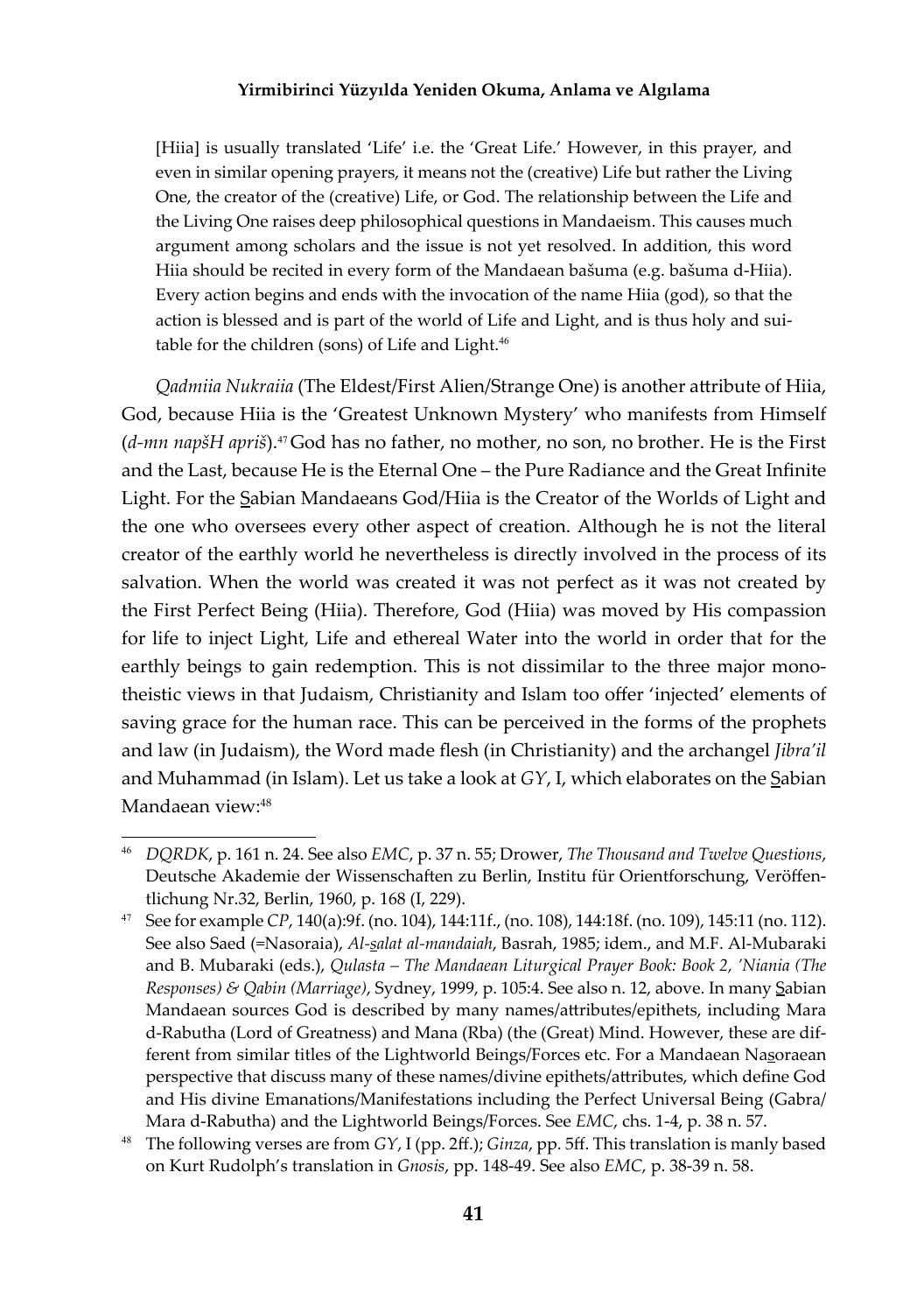Praised be you, my Lord, with a pure heart...

Praised be to you! Blessed, praised, exalted [or glorified], honoured and established be the Great and Sublime praised God, the Lofty King of Light, the God of Truth (or: the True God), whose (Divine) Power is spread abroad and is infinite. The pure (Divine) Radiance/Brilliance and the Great Light which is not ended/extinguished. The Gracious, the Forgiving, the King and Compassionate, the Deliverer of all believers, the Upholder of all the good. The Mighty, Wise, the Knowing, the Seeing, the Wise, and the One who has power over everything. The Master of all upper, middle and lower Light Worlds. The Grand glorious Presence, the Invisible, the Infinite, who has no associate to share his crown, without a partner in His rule. Those who commit to [or trust in] Him will not be confounded, and whoever praises His name in truth (*Kušôa*) will not be ruined, and whoever puts his trust in him will not be abased [or humiliated].

It becomes apparent that the Sabian Mandaeans uphold a strict monotheism which describes God as the ultimate power of the universe. The above prayer continues to elaborate upon his infinite measure and his merciful and forgiving attributes:

The great Lord of all (Angel-) Kings, nothing was when He was not and nothing would be were He not to be. He is under no obligation to death and destruction means nothing to Him. His light illuminates and His radiance irradiates all the worlds, and the kings who stands before Him and shine in their radiance and the great light which rests upon them. He gave them prayer and praise, which settled in their hearts, those who stand in the clouds of light. They worship, praise confess, and perceive the Lord of Greatness (*Mara d-Rabutha*), the Sublime King of Light, whose lightand radiance and glory have no measure, number, or limit, who is full of radiance, full of light, full of brightness, full of life, full of truth (*kušôa*), full of love, full of mercy, full of forgiveness, full of eyes, full of lauded faces of beauty, full of understanding, perception, and revelation, and full of names glory.

We continue to read, in the same prayer, the strong sense of <u>S</u>abian Mandaean monotheism which talks about the "one God" who alone is worshiped and praised by all Sabian Mandaeans. God in Sabian Mandaeism has "no anger," which emphases his absolute purity and perfection:

The great, sublime God, whose strength no one has attained or limited; no one has established His power or the power of all (His) worlds... He is the Light, in whom is no darkness, the Living One, in whom is no death, the Good One, in whom is no malice, the Gentle One, in whom is no confusion and anger, the Kind One, in whom is no venom or bitterness...<sup>49</sup>

<sup>49</sup> See n. 48, above.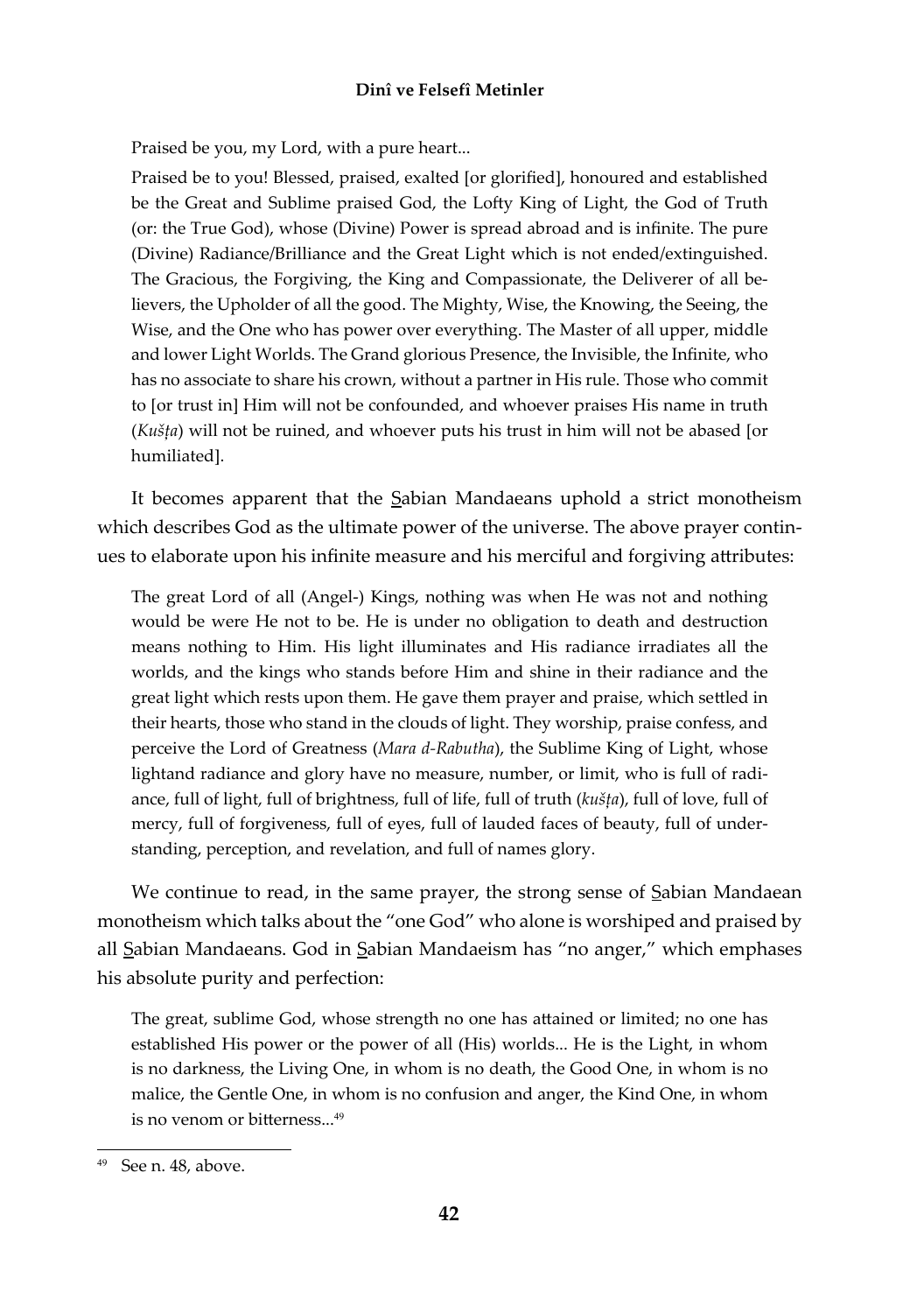The above verses really the monotheistic heart of the Sabian Mandaean religion. The message of the religion is for its followers to achieve a state of unity with God ultimate *Laufa* (Union) through purity and made possible because the light of God's mercy and compassion is always present in the world. For the Sabian Mandaeans this possible in both this world and the world to come. To unify with Hiia is to be eternally 'alive.'<sup>50</sup> This Union (*Laufa*) brings not only eternal life but also everlasting happiness. The way to *Laufa* is by learning the knowledge and wisdom of *Kušôa* (Truth), i.e., God (thereby, becoming a true Sabian Mandaean and Nasoraean); by teaching and enlightening others; and ultimately by purifying/healing oneself from any defilement, i.e., becoming enlightened and free from errors and "confusion" of the earthly world.

For example, the following verse in the prayer (*butha*) (*GY,* 11f.) explains this enlightened happiness:

Happy is he who knows you (the King of Light), and happy is who speaks in your knowledge ... Happy is he who learns your wisdom and is freed from the errors and disorder of this world.<sup>51</sup>

This beginning prayer in *Ginza Rba* (quoted above) clearly presents the authentic basis of the Sabian Mandaean monotheistic view of God. Most importantly, one finds, that it warns against false dualistic views.

As part of the Sabian Mandaean monotheistic belief, the Sabian Mandaean religion maintains five basic beliefs:<sup>52</sup>

1. Sahdutha (Ar. الشهادة): Belief in God, the Angels, Great Teachers and Holy Books.

Nasoraia & Crangle explained that further in "The Asuta Wish": Two main central concepts in Mandaean healing contemplative praxis that must be understood to fully grasp the healing practices and processes of Mandaean Nasoraeans are *Asuta* (healing) and *Adam Kasia* (Secret Adam).

Redemptive healing in Mandaeism is extremely important in its aim to reach *Almia d-Nhura* (the Worlds of Light). In order to connect to *Almia d-Nhura*, Mandaean Nasoraean purification and contemplative exercises, comprising essential prayers, baptism and other meditative practices, thus cultivate *Laufa* (Union) with *Adam Kasia*. Like the Buddhist *Dharmakava, Adam Kasia* makes healing and the realisation of that goal possible. See also *EMC*, p. 39 n. 59.

<sup>51</sup>*Gnosis*, p. 153. There is an echo of this verse and some focus on happiness, especially to those who see by their faith, which appears the Gospels, esp. Gospel of Thomas. Cf. John 20: 29, in which, Jesus saith to him, 'Because thou hast seen me, Thomas, thou hast believed; happy those not having seen, and having believed.'

<sup>52</sup> For further details see Nasoraia, *The Philosophy of Mind*; idem., *The Mandaean Religion: History, Beliefs, Worship and Celebrations* (forthcoming, 2012); idem., *The Mandaeans: History, Teachings and Practices*, (forthcoming, 2012). Also consult *MII*; *MSM*; *DQRDK*, esp. ch. 1*;Rodulph, Mandaism*.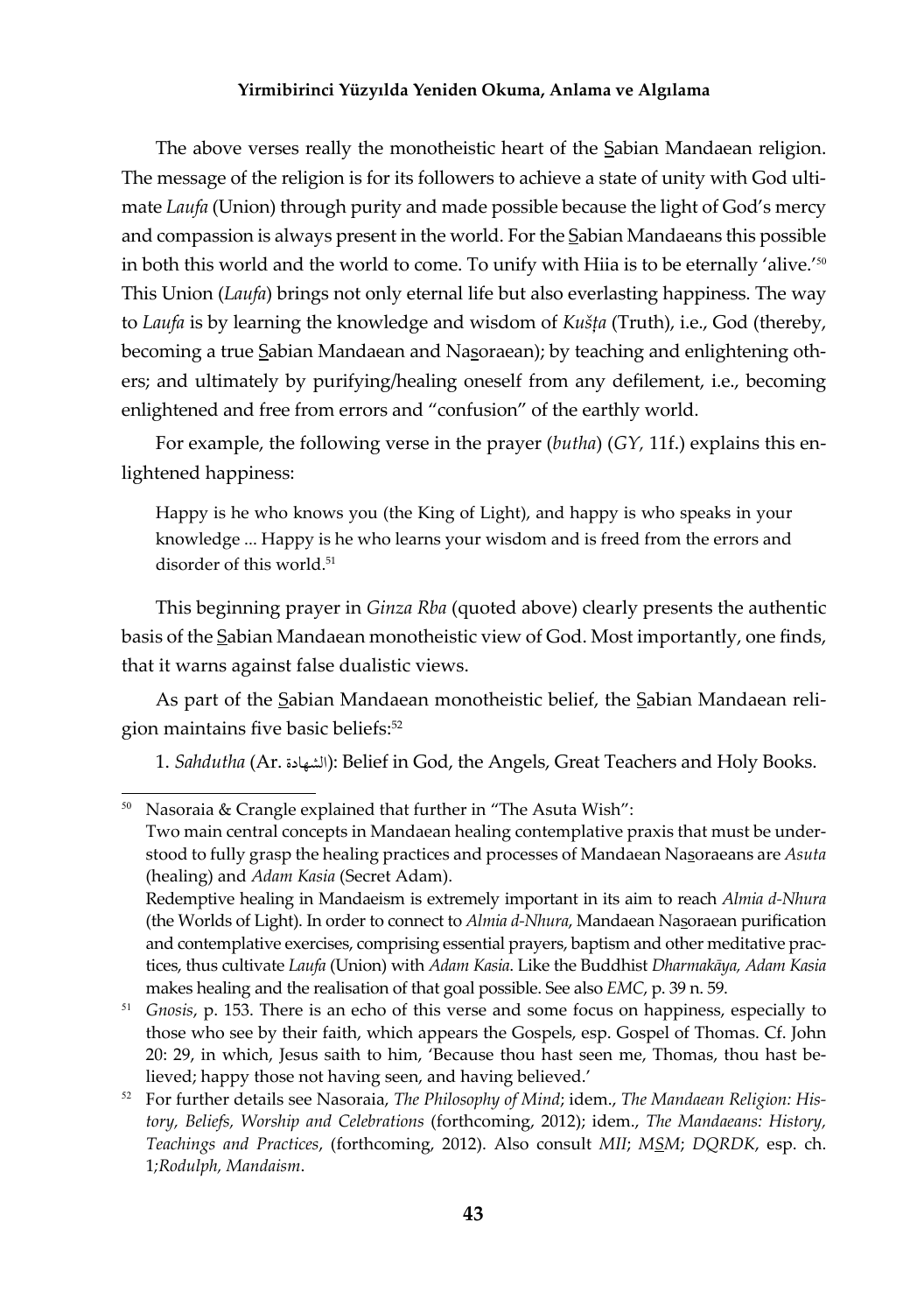- 2. Sauma (Ar. الصوم): Fasting (the little and great fast)<sup>53</sup>
- 3. *Birukhta* (Ar. الصلاة): Prayers (three times daily)
- 4. *Masbuta* (Ar. ïĻĩđÝĤÒ/Ùĕ×āĤÒ): Baptism (full baptism and self baptism)
- 5. *Zidqa* (Ar. الصدقة): Alms giving

The Sabian Mandaean religion also ascertains the belief in paradise, which is the Worlds of Light (*Almia d-Nhura*). There is also another important realm in the Sabian Mandaean religion. This is an ideal world of the perfect cosmic/heavenly Adamites, i.e. the perfect Sabian Mandaeans, and "all other counterparts (*dmawata*) of earthly creatures and objects." At the head of this realm is Adam Kasia (Secret cosmic Adam). The name of this sacred realm is *Mšunia Kušôa* (the world of the perfect sublimated of *Kušôa*, the saving Truth). The Sabian Mandaeans believe that human beings are made in the image of Adam Kasia. The importance of this realm is the unification of the soul with its counterpart before being allowed to enter (or return) to the Worlds of Light. This unification (*laufa*) cannot occur if the soul is not pure. Hence the soul will be put through purification stations (*mataratha*) prior to uniting with its counterpart.<sup>54</sup>

# **Sabian Mandaean Esoteric Praxis: Baptism, Living Water and the Link to Yahia (John the Baptist)**

The Sabian Mandaean esoteric praxis is ancient and unique. The cleansing with water in baptism is centred on the idea of "revisiting" the Worlds of Light (*Almia d-Nhura*) – the worlds from which the pure soul was inserted into the body. The baptismal water (prepared and blessed) is a sacred method for not only cleansing and refreshing the body and mind but also for the task of remembering one's origin and purpose in 're-connecting' and 'returning' to the First Life (*Hiia Qadmaii*).55

Living Water is the essential life-giving ingredient in the baptism of the Sabian Mandaeans. The baptismal rite of the Sabian Mandaeans predates Christian times, going back to the Sumerian, Akkadian and Babylonian eras. The Sabian Mandaeans regard baptism as important element in their Quest for enlightenment, inner peace and other sacred wisdom practices. Baptism is the oldest and most crucial ceremony in their religion and must be conducted in the fresh (running) living waters of a clean

The secret meaning of this important and central practice is not just to abstain from food during the sacred days. Rather it is to endure a permanent spiritual fast in order to keep purity of connection with God. See also n. 51, above.

<sup>&</sup>lt;sup>54</sup> Ibid. Also consult Crangle and Nasoraia, "Soul Food: The Mandaean Laufani," *ARAM* 21, 2009-2010, pp. 385-420 (to be appeared in the later 2011 vol.).

<sup>55</sup> See n. 22, above.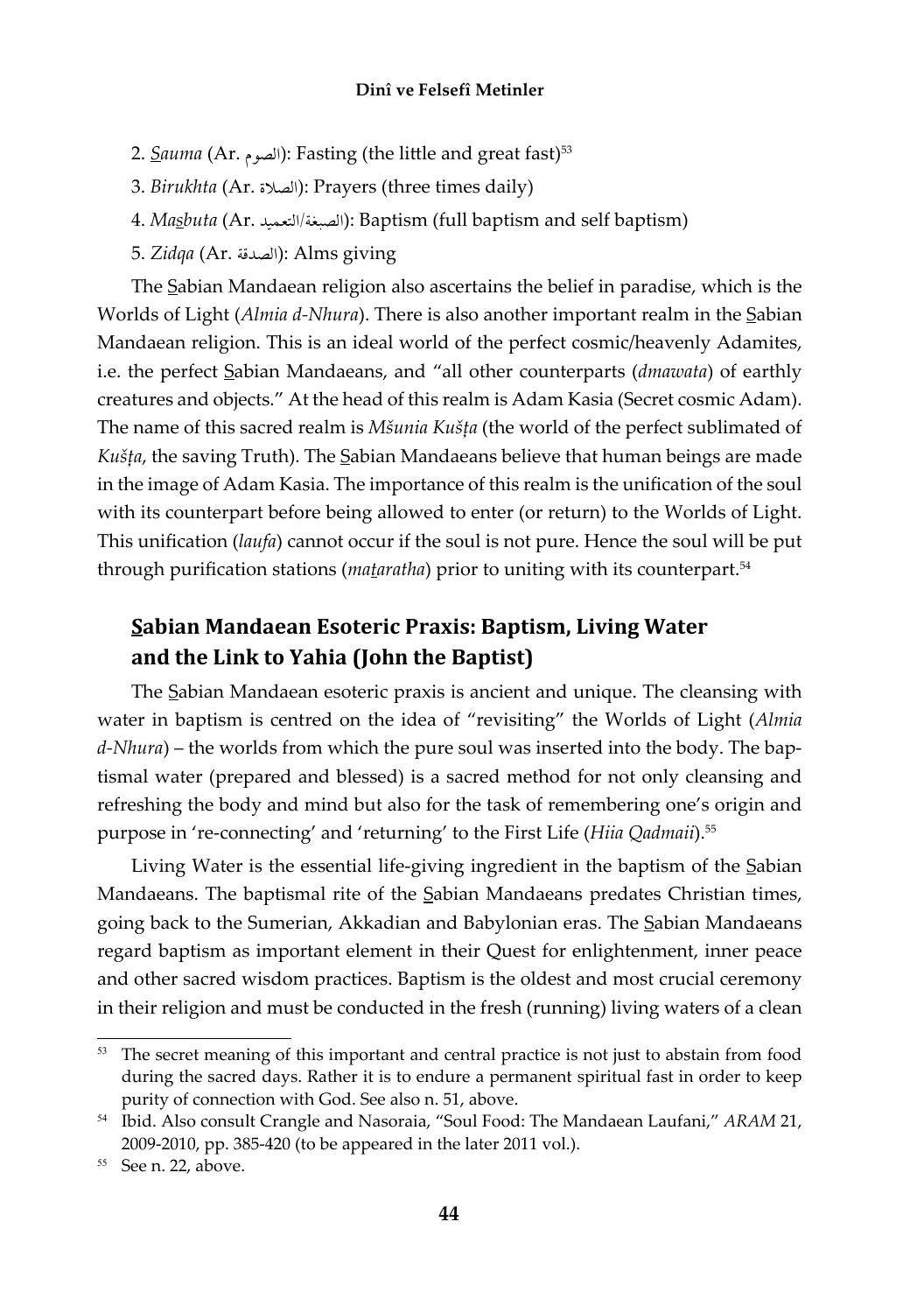river or spring, which is called *Yardna*. 56 Baptism has retained its centrality and importance among the sacred rites of the Sabian Mandaeans – the practice of ritual washing also being the foundation of their universal redemptive system.<sup>57</sup>

As such, healing is an important component within the Sabian Mandaean religious practice. This is specifically related to the "dynamics of healing in Sabian Mandaean contemplative praxis and its connection with *Adam Kasia*."<sup>58</sup> Healing is a central aspect of the Sabian Mandaean religious ritual practice, which many Mandaean scholars have largely overlooked and neglected. The elements of healing praxis are inherent to the teachings of the enlightened great teachers, who are all healers, such as John the Baptist and the Sabian Nasoraean teachers.<sup>59</sup>Herein lies the mystical experience of Sabian Mandaean praxis as hidden within the context of its ritualistic tradition. Therefore, every aspect of the rituals represents a deeper more esoteric understanding.<sup>60</sup>

The baptismal of the Sabian Mandaeans is taken as evidence for the ancient origins of Mandaeism rooted biblical times, the last of the religion's representative teachers (or prophets) being John the Baptist. Draša d-Yahia (the Book of John) is their second holy book and contains most of his teachings.<sup>61</sup> However, the first and main holy book of the Sabian Mandaeans is called *Ginza Rba-Sidra d-Adam* (see below) which contains the teaching and the esoteric praxis inherited from Adam (who is considered the founder of the Sabian Mandaean religion), down to Seth and Sham, son of Noah, and then to John the Baptist.<sup>62</sup>

Yardna is the holy river that flows from the Worlds of Light to the earthly world. Consult *EMC*, ch. 5; Saed "Christian and Mandaean." See also Rudolph, *Der Manäische "Diwan der Flüsse"* (ser. cit., Philologisch-historische Klasse, 70, 1), Berlin, 1982; Trompf and Nasoraia "Reflections on the Rivers Scroll," ARAM 21, 2009-2010 (to be appeared in the later 2011 vol.); *HG*, pp. 5ě., p. 5 n. 7; *MII*, esp. ch.4. See also ns. 19 and 36, above.

<sup>&</sup>lt;sup>57</sup> Ibid.

<sup>58</sup> For Mandaean ceremonies, practise rituals see Saed (=Nasoraia), "al-Ehtefalat al-Mandaeah," in *Studies in Mandaeanism: History and Beliefs* (ed.) M.F. Al-Mubaraki, Sydney, 2000, pp. 83-99; *MII*; *Water into Wine: A Study of Ritual Idiom in the Middle East*, London, 1956; For most resent and unique studies on defilment, diability and healing see Nasoraia and Crangle, "The Asuta Wish;" Nasoraia, "The Mandaean Approach."

<sup>&</sup>lt;sup>59</sup> Ibid. See also *NDK*, p. 335.

<sup>60</sup> See ns. 54-59, above. See also Drower, *Water into Wine*; *SA*; Buckley, "The Mandaean Tabahata Masiqta," *Numen* 28, 2, 1981, pp. 138-63.

<sup>61</sup>See Lidzbarski, *Das Johannesbuch der Mandäer*, Giessen, 1915.

<sup>&</sup>lt;sup>62</sup> See *DQRDK*, ch. 1; *EMC*, ch. 1 and 2; Nasoraia and Trompf "Mandaean Macrohistory;" G.R.S. Mead, *The Gnostic John the Baptizer: Selections from the Mandaean John-Book*, London, 1924.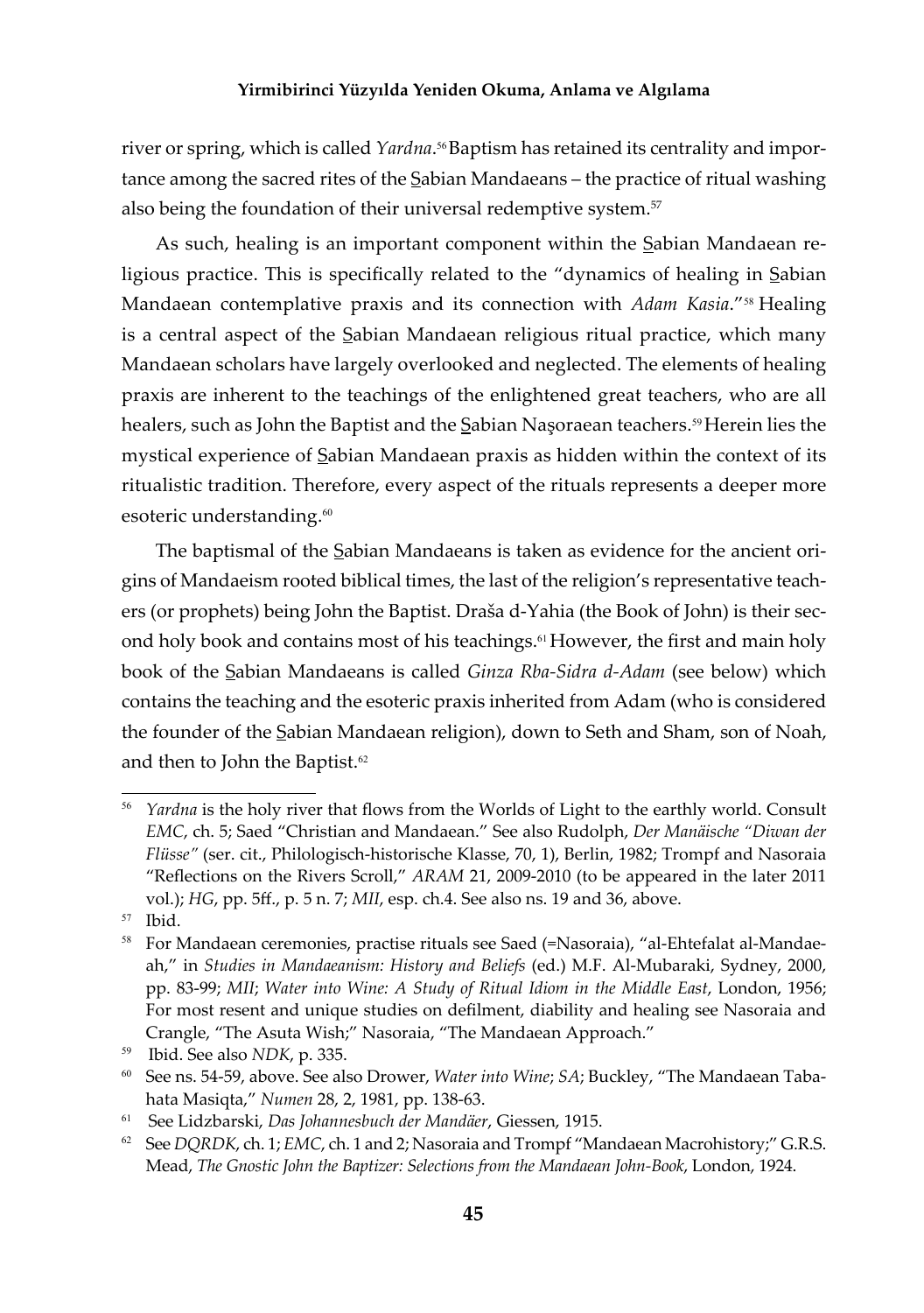As we discussed earlier, the religion of the Mandaeans is also known as the "Sabians," which literally means the "baptisers," or the religion of the baptisers. $63$  The Sabian Mandaeans practice repeated baptisms in a fresh flowing of water (usually performed in public). To the present day, the ritual is recited in Mandaic, similar to the Aramaic language of John the Baptist. Baptism is basically a method of purification, healing which ultimately aims at self-transformation in order to achieve union (*laufa*) and enter the World Light.<sup>64</sup>

However it should be noted that the ritual is the vehicle facilitating the connection (*laufa*) with the realms of light and God, but the enlightenment and wisdom is the driving force behind everlasting inner happiness. Thus, Sabian Mandaeans use many techniques, in addition to the Baptism. These include: prayers, meditation, chanting, fasting and kindness towards all living creatures. The purification of the mind, soul and the body is of utmost importance. In which case, their purity is achieved through the means of the methods above mentioned.<sup>65</sup>

"To help protect against defilement, there needs to be a strong relationship between God/Living One(s)/Life, nature and the human soul."<sup>66</sup> The aim of the Sabian Mandaean is to protect both the ethereal aspect of an individual life, which is the soul and spirit as well as the material aspect, which is the physical body. The techniques are esoteric and incorporated into sacred rituals for to enhance moral purity, mystical contemplation and/or meditation. "The result of these practises is an increasingly enlightened person".<sup>67</sup>

#### **Sacred Texts of the Sabian Mandaean Religion.**

The Sabian Mandaean religion was initially based on secret oral tradition that was transferred from teacher to disciple from one generation to the next. Even before the early world, the Sabian Mandaeans believe, the teachings of the great treasure (*Ginza Rba*) were transmitted in the Worlds of Light and practiced by the Light World Beings. Following this the teachings served as a pure inspiration for Adam and his generation. In their prayers the Sabian Mandaeans bless the Ginza and say:

*Asutha uzakutha nihwilikh ginza d-hiia qadmaiia yaqira*

Healing and victory be yours, the (honoured) Great Treasure of First Life.<sup>68</sup>

 $63$  Consult my "Christian and Mandaean,"

 $64$  Ibid.

 $65$  For more details see my two articles mentioned in n. 58, above.

<sup>&</sup>lt;sup>66</sup> Nasoraia, "The Mandaean Approach."

 $67$  Ibid.

<sup>68</sup> See Saed (=Nasoraia), *al-Salat al-mandaiat*, Basrah, 1985, p. 5.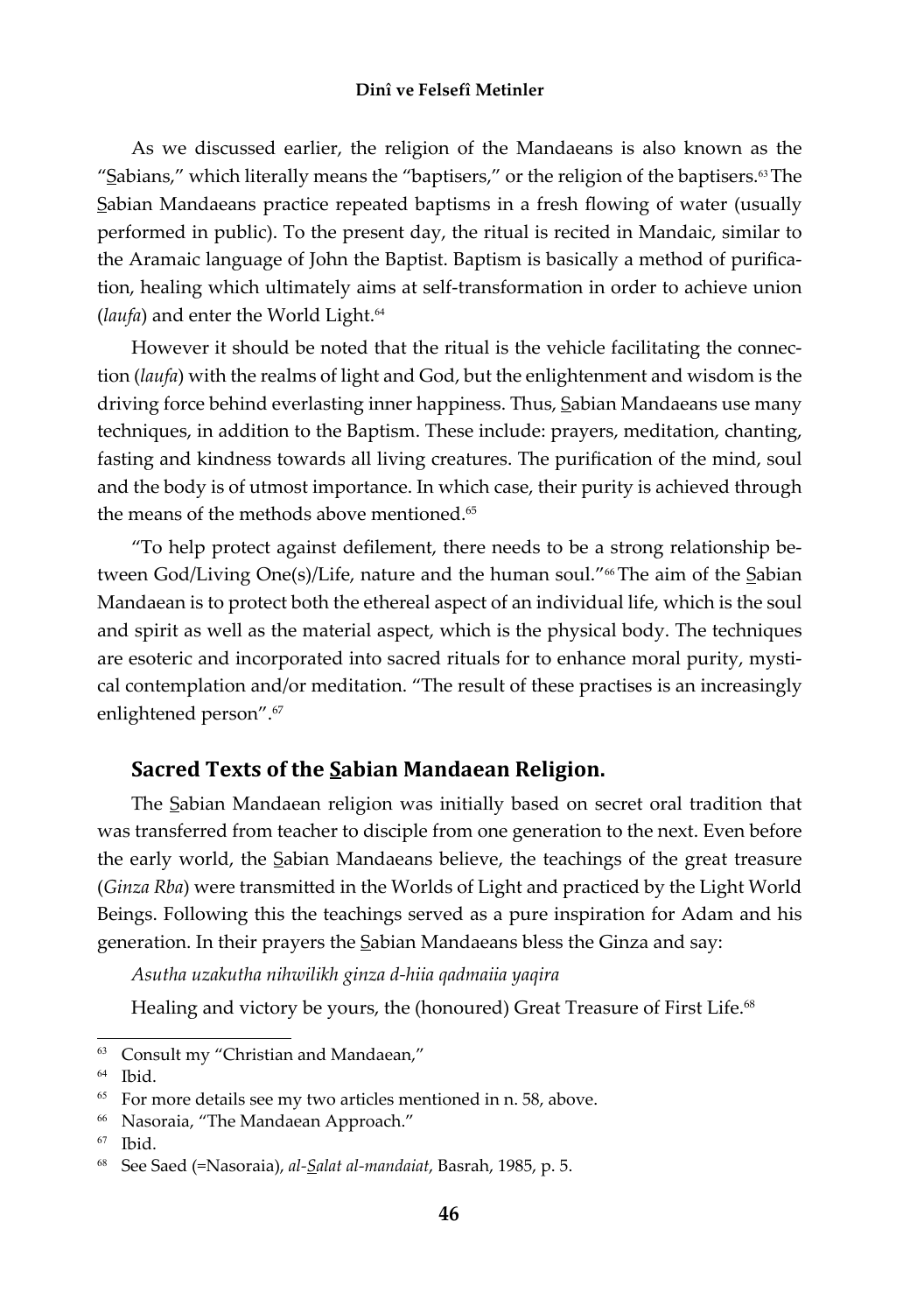The Sabian Mandaeans refer to the *Ginza Rba* as the "Great Treasure" because it is the law of God and contains all the mysteries of life therein. Thus, the main holy book of the Sabian Mandaeans is the *Ginza Rba Sidra d-Adam* (the Great Treasure, the Book of Adam).

The *Ginza Rba* is kept in the Bith Manda or *Mandi* (Sabian Mandaean Temple – literally, "The House of Knowledge" or "The House of Knowing God"). The Ginza explains about God, creation and the universe. It is a large collection of teachings that is divided into two parts: the Right Ginza and the Left Ginza. The Right Ginza deals with all aspects of life and creation, while the Left Ginza deals with death of the body and the ascent (*masiqta*) of the soul to the Worlds of Light (*Almia d-Nhura*).<sup>69</sup>

There are also other sacred writings in the form of books and scrolls that contain further teachings of the religion: *Draša d-Yahia* (The Book of John the Baptist). This book is also known as the *Draša d-Malkia* (Book of Kings i.e., Angels). It contains the teachings of John the Baptist and other great teachers of the Sabian Mandaean religion. The focus of the book is more on the practical life and instructions on how to understand God and how to live a pure life.<sup>70</sup>

The third main book of the Sabian Mandaeans is the *Qulasta* (The Canonical Prayer Book). This book can be said to be the "backbone" of the Sabian Mandaean religion. The Canonical Prayer Book or *Qulasta* means 'praise.' It is a collection of several smaller books, which are made up of many hymns, songs and prayers. These are divided into sections defining various religious ceremonies but above all baptism and *masiqta* (the ascent of the soul). For the Sabian Mandaeans the *Qulasta* is an important text used especially for baptism and ascension.<sup>71</sup>

Apart from the main three or codices, there are many sacred scrolls, one of which worth mentioning here is the *Alf Trisar Šuialia* (The Scroll of the Thousand and Twelve Questions). This scroll consists of seven parts (kept as smaller individual scrolls), which is mainly intended for priests and novices. The scroll teaches Sabian Mandaeans about the ritual techniques as well as prohibitions and proscriptions in the Sabian Mandaean religion. This scroll is primarily in the form of a dialogue be-

<sup>69</sup>Nasoraia, *The Philosophy of Mind*; idem., *The Mandaean Religion*; idem., *The Mandaeans*. Also consult *MII*, ch.2; Drower, "A Mandaean Bibliography," *Journal of the Royal Asiatic Society*, 1953, pp. 34-39.

Ibid. See also n. 61, above.

<sup>71</sup> Ibid. See also Lidzbarski, *Mandäische Liturgien mitgeteilt, übersetzt und erklärt*, Berlin, 1920.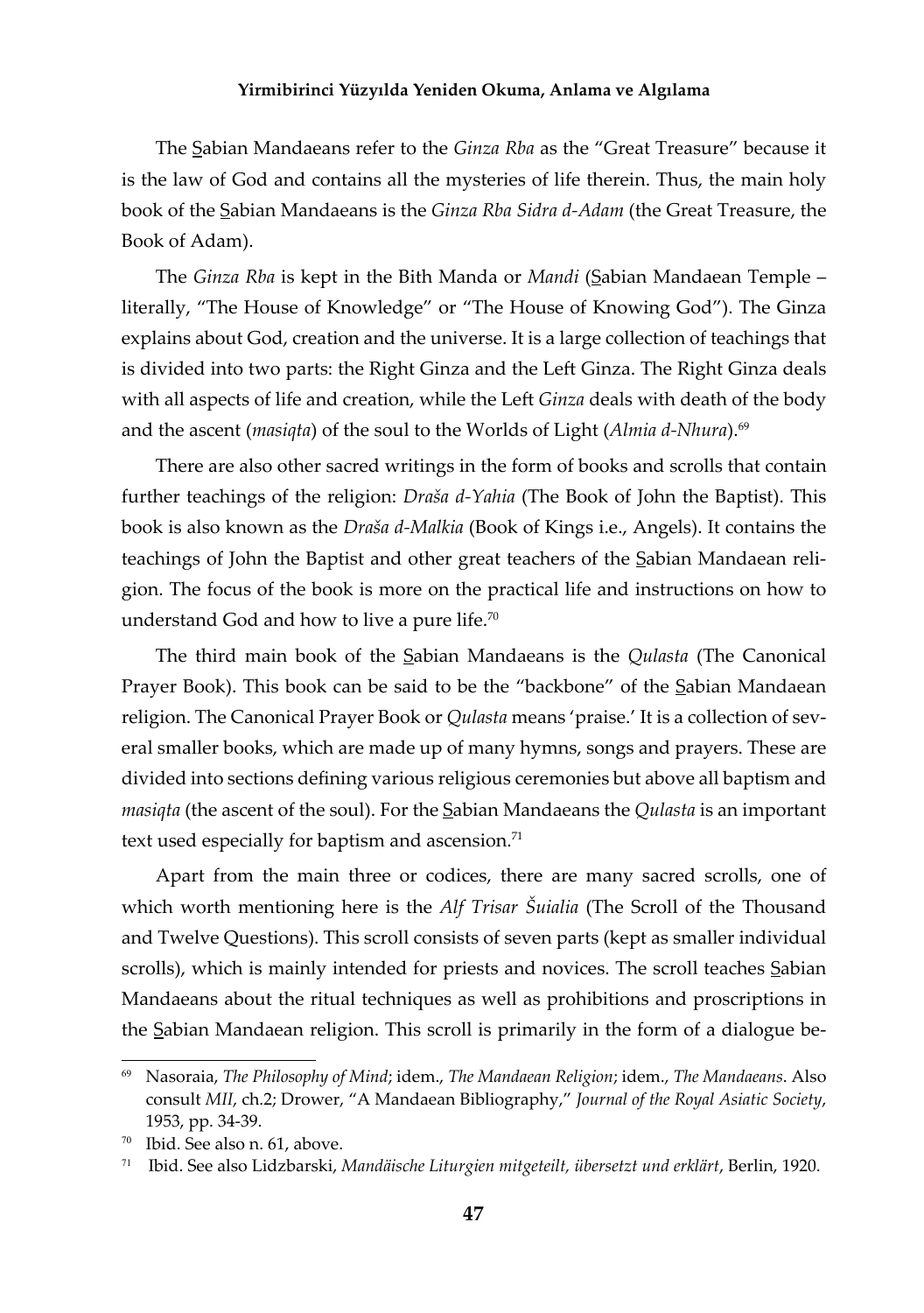tween Light World Beings on all things concerning life, death, existence and creation - the central themes of the Sabian Mandaean religion.<sup>72</sup>

## **The Sabian Mandaean Gnosis**

Mandaeans are the "enlightened ones" "possessors of knowledge and wisdom of God." The Sabian Mandaeans are distinguished from other Gnostic groups based on their rejection of ascetic practices such as abstinence and flagellation. Sabian Mandaeans encourage family life and taking care of the body (the vehicle of the soul). Also Sabian Mandaeans hold the unique belief in the combined elements of gnosis and ritual practice for the salvation of the soul i.e., that Gnosis is not the chief condition for salvation alone, as we read a clear Gnostic message in the following two verses, the first from the ritual prayer book (Qulast/CP) and the second from GS, which mostly deals with the journey and salvation of the soul:73

Manda created me. (Manda Qran)<sup>74</sup>

I have loved the Living One/Life,

And allowed Manda d-Hiia (Knowledge/Gnosis of Life) to settle in my inner thoughts.<sup>75</sup>

John the Baptist is believed to be last great Teacher, prophet and messenger of Light (Nhura) and Truth (Kušta) who possessed full Gnosis and the power of healing. The Sabian Mandaeans continue to follow his teachings.<sup>76</sup> Preserving the quality of "mysticism" and "majesty" from within the oral and written Gnostic tradition.<sup>77</sup>

<sup>&</sup>lt;sup>72</sup> Nasoraia, The Philosophy of Mind; idem., The Mandaean Religion; idem., The Mandaeans. See also n. 46, above.

See also Nasoraia, "Do Gnostics Belief?"

<sup>74</sup> Qulasta, CP., no. 19. Also in CP, nos. e.g. 8, 9, 24, 34, 43, 45, 70, we read: Hiia d-hun mn hiia (Life that is from the Living One/Life).

<sup>&</sup>lt;sup>75</sup> GS, III. 19, pp. 101: 3=Ginza, p. 541.

See DQRDK, p. 8 n.18. The Sabian Mandaeans, called John Yahia Yuhana -br (son of) 'Nišbai Qinta. See, for example, CP, pp. 12-13; or Yahia br Zakria (e.g. GY, pp. 5-419, 231: 10, 218: 23; Lidzbarski, Das Johannesbuch. He is considered nbiha ušliha ('prophet and messenger') and nbiha d-kušța ('the prophet of Kušța [Truth]/the true prophet' [of the last age after Sam of the Flood]). When he was born he was called *yalda nbiha d-aba rba d-'qara* ('a boy, an offspring/a prophet of the Great Father of Glory'), and also he was a great healer. See HG, pp. 5ff., p. 5 n. 7; and cf. MD, p. 288a. Apparently, there is a confirmation from some non-Mandaean sources suggested that John the Baptist left disciples to follow his path. See for example Matt. xiv. 12 and Acts xviii. 25, xix. 2. See also Abraham A. Neuman, "A Note on John the Baptist and Jesus in Josippon", Hebrew Union College Annual, Volume XXIII, part II, Cincinnati, Ohio, 1950-1951, pp. 137-49.

<sup>&</sup>lt;sup>77</sup> DQRDK, pp. 7f.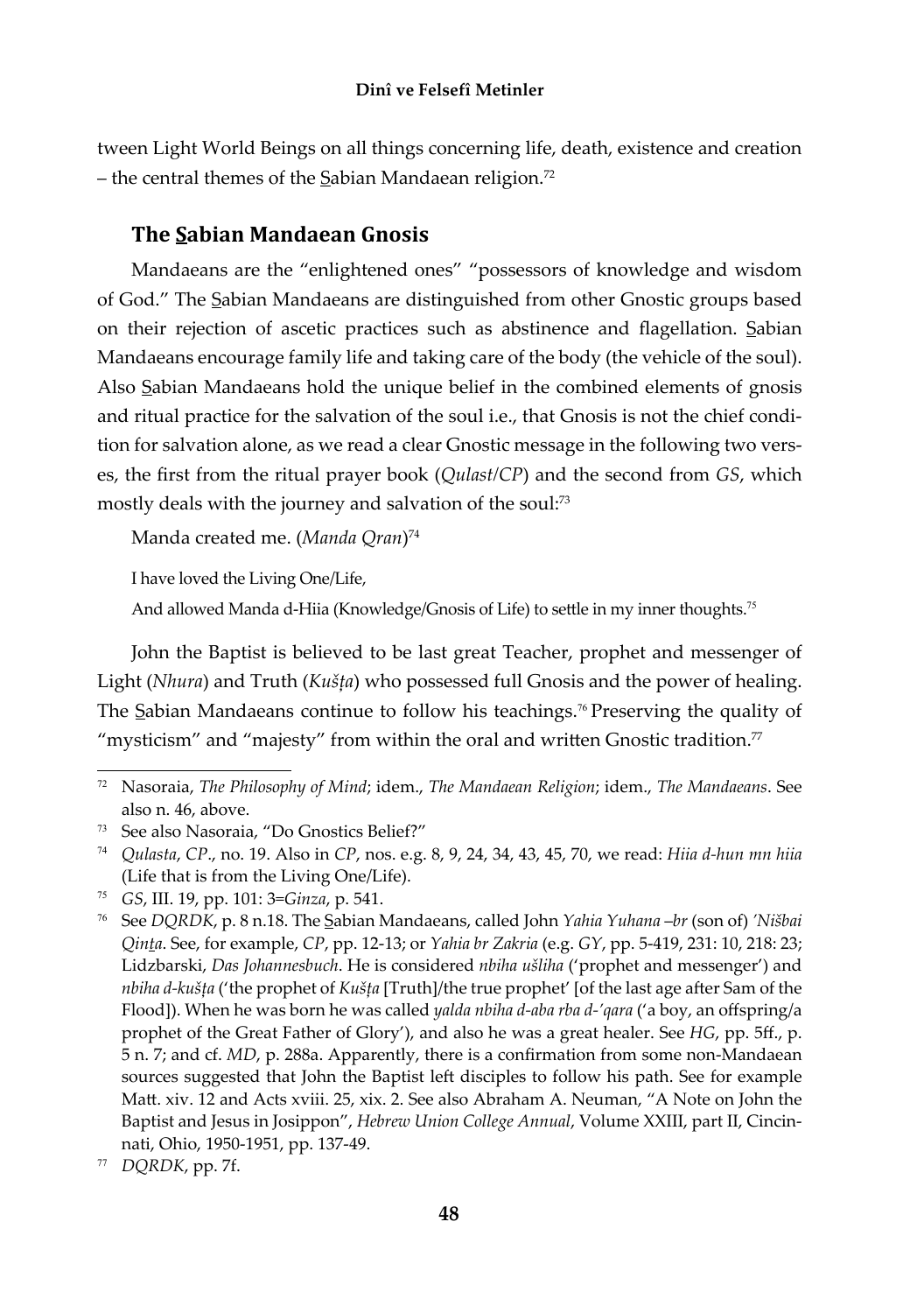Sabian Mandaean Gnosis is a revealed religion that has inspired the divine code of laws and traditions that make up the religion today. The Sabian Mandaeans have collected a significant body of knowledge, putting forward their own theories to explain nature and the universe. It is in this way those scholars like Kurt Rudolph rightly considers the Sabian Mandaean religion as "a self-contained, unique system belonging to the general stratum of the Gnosticism of the late antiquity."<sup>78</sup>To quote Rudolph again: "[it is] a completely independent Gnostic tradition, although one which also belongs to oriental and Semitic culture [and] is preserved by the communities of the Sabian Mandaeans."79

# **The Esoteric and Mystical Tradition of Sabian Mandaean Religion: Nasirutha and Nasoraeans**

This section follows the basic Sabian Mandaean belief in *Manda* that is followed by the deeper wisdom known by Sabian Mandaeans as *Nasirutha*. This wisdom is believed to be in the privileged possession of the Nasoraeans, the elite of the Sabian Mandaean community. However, it is also believed that the Nasoraeans do not necessarily need to be from within the priesthood. It is believed that *Nasirutha* is gifted to "chosen" Sabian Mandaeans regardless of class or status. *Nasirutha* is a Mandaic term that refers to the secret teachings in the Sabian Mandaean religion. The term is also taken to be the "True Source" of universal Knowledge and Wisdom from which the Great Mind (*Mana Rba*) is nourished. *Nasirutha* carries the metaphor of the Sabian Mandaean "Tree of Life" ('Lana d-Hiia). The term represents the significant body of the Sabian Mandaean and Nasoraean esoteric teaching, especially defining the mystical experience. *Nasirutha* is a 'Redeeming Knowledge' and the language of the universe, of the language of science, and of 'the Worlds and Generations/Ages.'80

The Mandaean-Nasoraean teachings are important to know both (i) the ancient secret teaching of this religion, known as the mysticism and esotericism of the Nasoraean traditions; and (ii) many other esoteric and mystical traditions that emerge in later stages, especially in the Middle East, such as that of the Jewish, Christian and

<sup>78</sup>*Encyclopedia of Religion*, p. 150. See *DQRDK*, p. 8 n. 19

<sup>79</sup>Rudolph, *Gnosis*, p.30. Cf. *Mandaeism*, pp. 4ě. See *DQRDK*, p. 9 n. 20. In *DQRDK*, p. 9 n. 21I explained further regarding one of the Mandaean some contents of this scroll stating that "DQRDK significantly captures the doctrines of the Mandaic Gnostic system through frequent use of specific terms and expression, which convey various theological, cosmological and theosophical concepts, including the dualisms of good and evil, truth and falsehood, spiritual and material, life and death, and light and darkness." See for example, *DQRDK*, folio 3 (O, Q).

<sup>80</sup> For more information see *EMC*; *NDK*, esp. p. 335ě. Cf. *MD*, pp. 285b, 286a, 306a.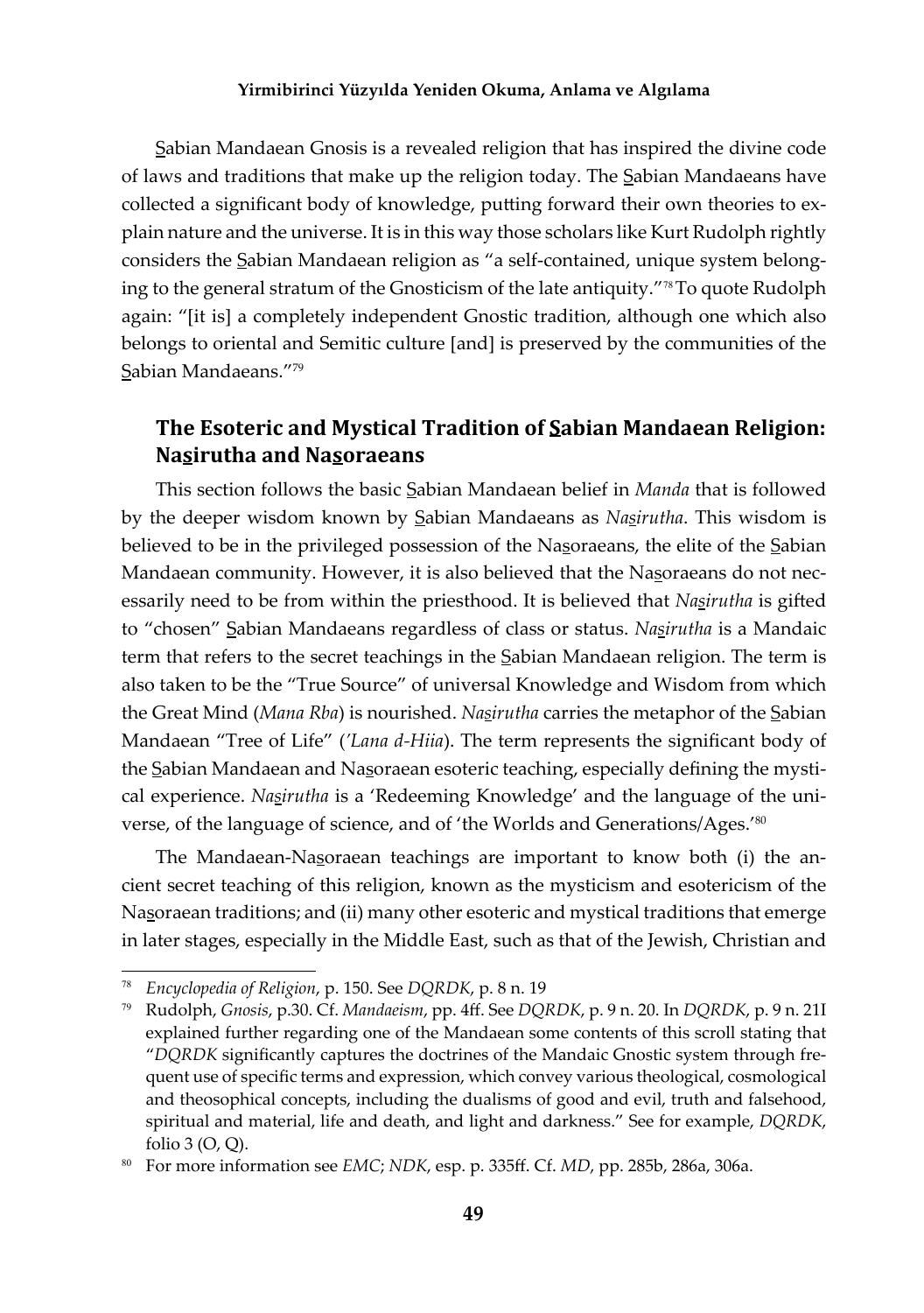Islamic. Many scholars of this field have avoided this important task.<sup>81</sup> In addition, the Mandaean scriptures, especially the scrolls, "contain important information that can contribute considerably to our understanding of the foundation and primal formation of earliest Manichaeism and Christianity, especially Gnostic Christianity. In addition, it provides strong links to many Jewish traditions, including the Qumran sects and Samaritans."82

The Mandaean Nasoraeans are, therefore, closely connected to the spiritual leaders and healers of the community, that is the "elect" "chosen" "proven" or "righteous ones." They are all well trained masters in the arts of healing, wisdom and secret mysteries of the religion. They are also experts in the Sabian Mandaean theology and rituals, looking after the community's spiritual needs. Sabian Mandaeans believe that the Nasoraeans constitute the true and ideal congregation of the Earthly 'Sons of Light' (*bnia nhura*) as direct and continuing descendants of the *'Utras*, (Heavenly) Sons of

<sup>&</sup>lt;sup>81</sup> See *EMC*, p. 40 n. 64, in which I noted that "There are some scholarly works that contain references to, notes on and discussions of Mandaean mysticism, mostly in comparison with some other mystical traditions including Gnostic and Jewish mysticisms. However, these works were a primary research, and most of them did not discuss or cover the deeper levels of the esoteric and mystical concepts of the Mandaean religion and literature. In addition they did not offer the deeper esoteric Nasoraean views and modern up-to-date Nasoraean interpretation. These works including: *SA*; G. Scholem, *Jewish Gnosticism, Mekabah Mysticism, and Talmudic Tradition*, New York, 1991; idem, *On the Mystical Shape of the Godhead*, New York, 1991; idem, *Origins of the Kabbalah*, Princeton, 1987; T. Säve-Söderbergh, *Studies in the Coptic Manichaean Psalm-Book: Prosody and Mandaean Parallels*, Uppsala, 1949; D. Cohn-Sherbok, "The Alphabet in Mandaean and Jewish Gnostism," *Religion* 11, 1981; G. Quispel, "Jewish Gnosis and Mandaean Gnosticism: Some Reflections on the writing Brontè," pp. 82-122; N. Deutsch, *The Gnostic Imagination: Gnosticism, Mandaeism and Merkabah Mysticism*, Leiden, 1995; idem, *Guardians of the Gate: Angelic Vice Regency in Late Antiquity*, Leiden, 1999; idem, "The Date Palm and the Wellspring: Mandaean and Jewish Mystism," *ARAM* 11-12, 1999-2000, pp. 209-223."

<sup>&</sup>lt;sup>82</sup> *EMC*, p. 40-1 n. 63. In this note I have also provided some more references – (see the references given in the previous note) – regarding these connections with Mandaeism "G. Widengren, *Mesopotamian Elements in Manichaeism* (King and saviour II),; idem, *The King and the Tree of Life in Ancient Near Eastern Religion* (King and Saviour IV), Uppsala, 1951; E. Yamauchi, "Jewish Gnosticism? The Prologue of John, Mandaean Parallels, and the Trimorhic Protennoia," in *Studies in Gnosticism and Hellenistic Religions Presented to Gilles Quispel on the Occasion of his 65th Birthday*, R.Van den Broek & M. J. Vermaseren(eds.), Leiden, 1981, pp. 467-497; D. Shapira, "Manichaeans (*Marmanaiia*), Zoroastrians (*Iazuqaiia*), Jews, Christians and other Heretics: A Study in the Redaction of Mandaic Texts," *Le Muséon*, vol. 117, Fasc. 3-4, 2004, pp. 243 – 280; E. Segelberg, "The Mandaean Week and the Problem of Jewish Christianity and Mandaean Relationship," pp. 273-286; B. Thiering, "Mandaeans and the Dead Sea Scrolls," *Mandaean Thinker* 4 (1995), pp. 4-10; R. Macuch, "The Origins of the Mandaens and Their Script," *JSS*, 16 (1971), 174-192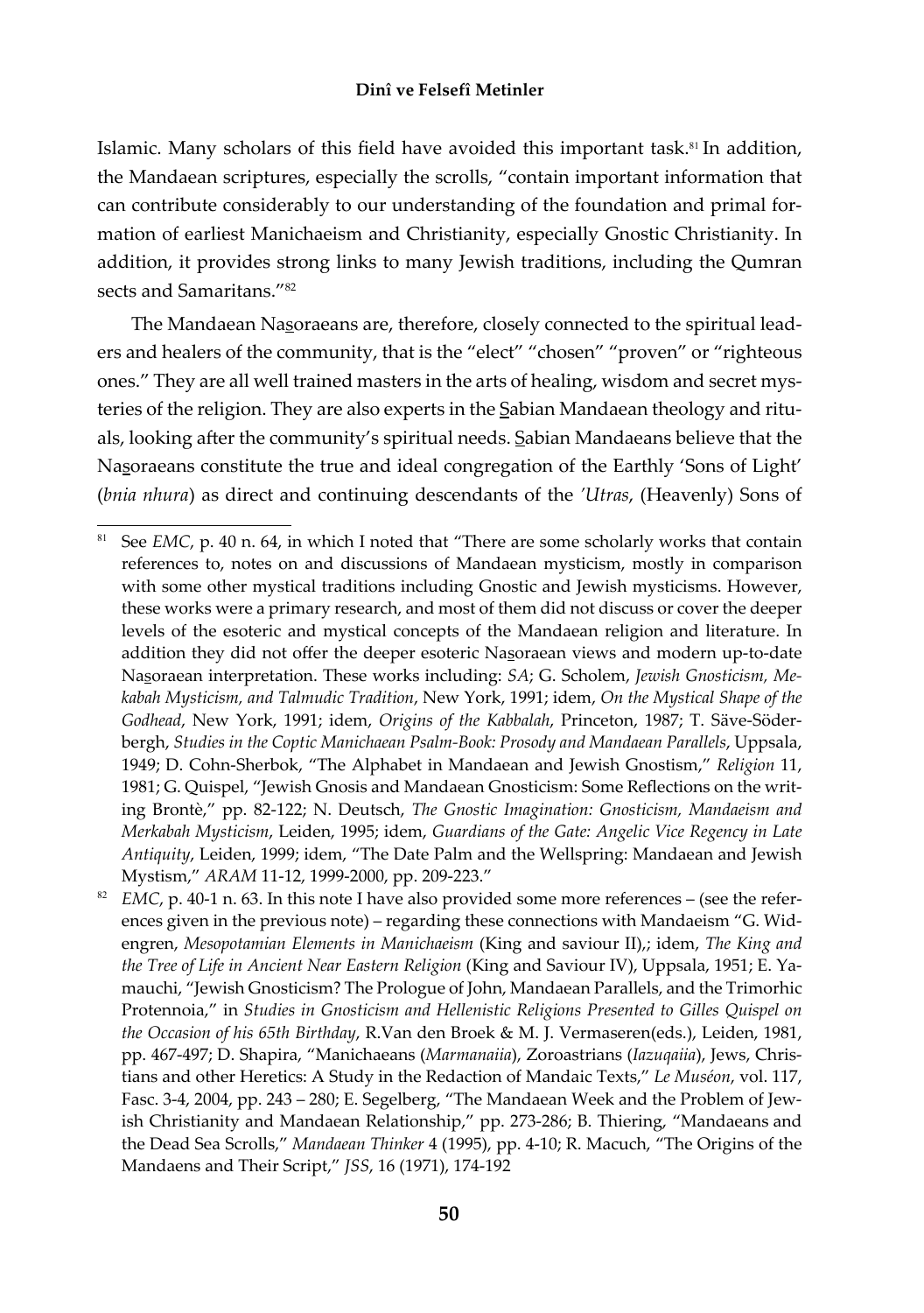Light *('utria bnia nhura*).<sup>83</sup> Their lives are destined to the perpetual Light, which is called the *Malka* (*Rama Rba*) *d-Nhura*<sup>84</sup> (the (High Great) King of Light).<sup>85</sup>

#### **The Sabian Mandaean Diaspora**

Traditionally, Sabian Mandaeans were required to live close to fresh running water provided by rivers or wellspring. Mesopotamia was a perfect environment for them in the first two millennia. The landscape offered not only fresh clean water but also protection and privacy for the communities. However, after the three Gulf Wars in the last four decades the Sabian Mandaeans were forced to flee their homeland. Today they are faced with challenges of keeping the community together and keeping their ancient tradition alive in the face of modernity. Also, accessing fresh clean water for rituals is a chief concern.

The majority of Sabian Mandaeans have migrated to countries of the Diaspora, including Australia, New Zealand, United Kingdom, Europe, Scandinavia and the United States of America. For example, currently, more than six and a half thousand Sabian Mandaeans, including nine practising priests of whom three are *ganzibra*s (bishops) are left in Iraq, the rest have relocated to Australia. Based in Western Sydney, this major resettlement is dependent on access to the Nepean River in which all the main Australian baptisms (total immersion) are conducted.<sup>86</sup>However, the Sabian Mandaean communities elsewhere are living in small isolated groups struggling with many challenges. Many Sabian Mandaeans still await resettlement in poor conditions within the Middle East, especially countries like Syria, Jordan, Libya and The Yemen.<sup>87</sup>

The community is also challenged by non-practising Sabian Mandaeans and or those who have moved away from the community (e.g., through marriage) or con-

<sup>83</sup> The term (*a*)*bnia nhura* ('Sons of Light') is used in various ways and Sabian Mandaean sources; e.g. *Ginza*, II 13, 246; Lidzbarski, *Mandäische Liturgien mitgeteilt*, 17-18, 24-5, 36-7, 41-2, 71; Euting, J., Qolasta oder Gesäuge von der Taufe und dem Ausgang der Seete, Stuttgart, 1867, vol. 25, p. 24. See *DQRDK*, p. 9 n. 22

<sup>84</sup>E.g. *GY*, 5: 11, 6: 9; *Ginza*, II 31; *MD*, p. 244b f.; *HG* p. 3. See *DQRDK*, p. 9 n. 23.

<sup>85</sup>*DQRDK*, p. 9.

<sup>&</sup>lt;sup>86</sup> See "Mandaean Community Consultation Report," *STARTTS*, Sydney, 2006 (Rev. 2008); A. Nickerson, E. Melhem (and others), *The Wellbeing of Sydney Mandaens: Past, Present, Future*, Psychiatry Research and Teaching Unit, Sydney, 2008.

<sup>&</sup>lt;sup>87</sup> Ibid. See many reports from UNHCR and many other Human Right groups, e.g., S. Reinke, "Mandaeans in Iraq", *Society for Threatened People* (STP), 2006; R. Seymour, "New Constitution threatens Iraq's ethnic groups", *Middle East, Issue* 364, 2006, pp. 60-61.; UNHCR. The UN Refugee Agency (information for Iran and Iraq) (www.unhcr.org/), from 1995-2010; www.Human-RightsWatch.org/background; www.mandaeanunion.org (many reports, e.g. 2010-2011).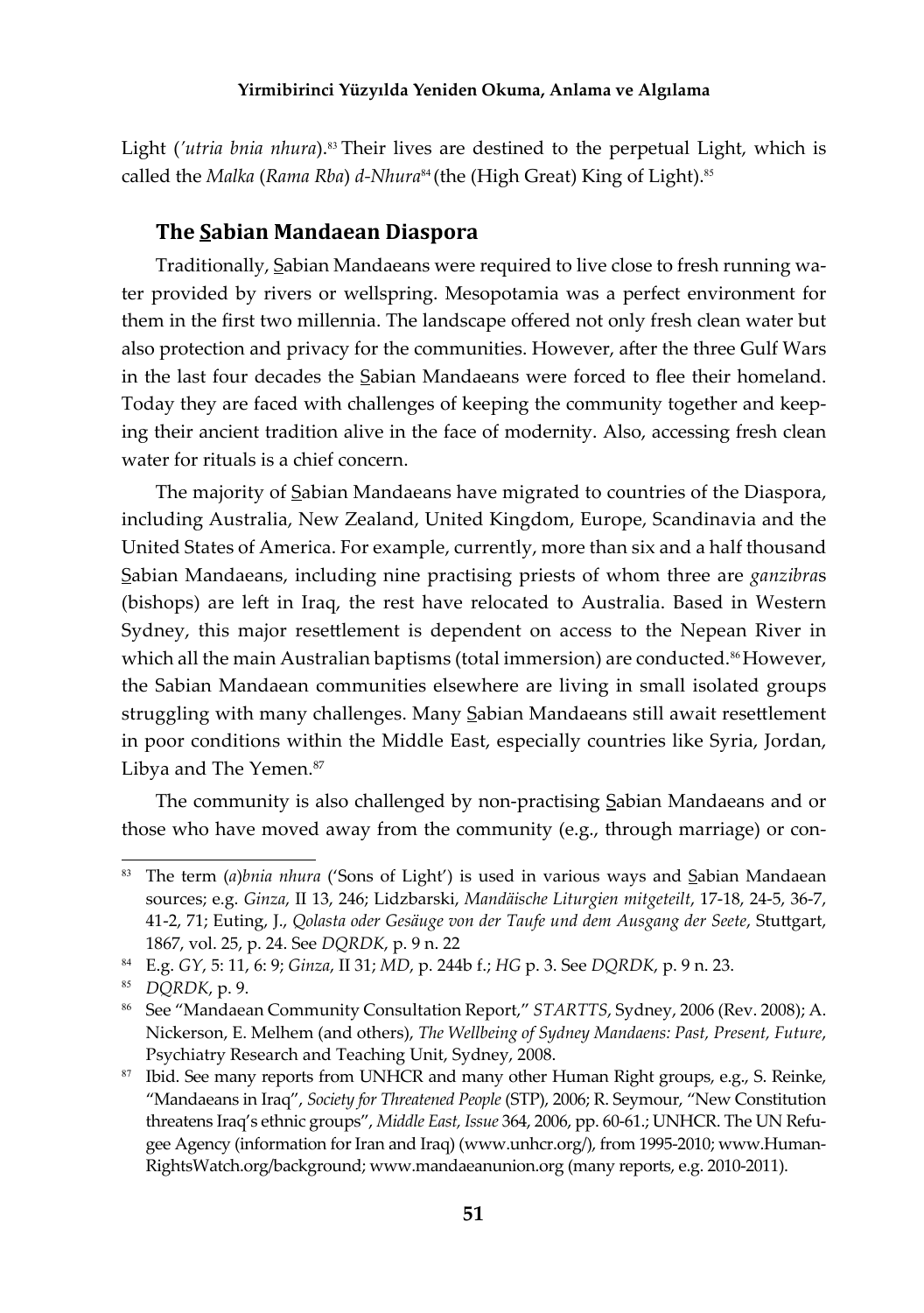verted to other religions. The Sabian Mandaean community in Diaspora has also been significantly affected by secularisation. Customs such as wearing white or covering the head (for both men and women), and men not shaving their beard and hair, are constantly being broken. Other factors affecting the survival of the Sabian Mandaean community may include concerns that the community is chiefly insular and does not accept converts.<sup>88</sup> Also, those who can speak the ancient Aramaic Mandaic language of the Sabian Mandaean religion re becoming scarce – the rituals must be performed in traditional language. There is a lack of reliable translations of holy texts.<sup>89</sup> Another factor is a limited number of well-educated priests, simply because of limited financial resources. A major concern is the severe persecution against Sabian Mandaeans in the Middle East especially, forcing them to convert to other religions. This is only to touch on some of the pressing concerns of the community in Diaspora.<sup>90</sup>

On the positive side, Sabian Mandaeans work very hard to bring the community together, donate money, establish cultural associations, preserve the Sabian Mandaean heritage and encourage the teachings and culture of the religion. It should be mentioned, however, that the situation of the Sabian Mandaeans in Diaspora is highly critical. The future of the community is uncertain, and it requires the Sabian Mandaean leaders to unite their efforts to better serve the interests of the large Sabian Mandaean nation $91$ 

It may be that the Sabian Mandaean spiritual leaders will be required to adopt serious changes in order to fit in with the new worldviews of the West, while maintaining the core of Sabian Mandaean religious and cultural values. This is especially important in the wake of the new generations of Sabian Mandaean youth, who are affected by modernity and Western culture. There are already steps established to keep the Nasoraean and priestly traditions alive as well as to ensure the survival and growth of the Mandaean community in Diaspora. The hope is that there will be greater unity among the community and its leaders.<sup>92</sup>

<sup>88</sup> See Nasoraia, "al-Mandaeyah wal-Tabshir."

<sup>&</sup>lt;sup>89</sup> It was very hard for Sabian Mandaeans to publish or produce significant publications in Iraq and Iran. This is due mainly to the long religious and political conflicts in these countries; as well as the strict roles of the authorities. See *DQRDK*, intro.

<sup>&</sup>lt;sup>90</sup> For many of these challenges see Nasoraia, "Do Gnostics 'Believe'?;" idem., "Mandaean Diaspora;" idem., "A Call to Manda."

<sup>&</sup>lt;sup>91</sup> See Nasoraia, , "Do Gnostics 'Believe'?." See also idem., "The Mandaeans: Past, Present and Future."

 $92$  Ibid. See also our early discussion on the current situation of the Sabian Mandaeans, including our references, ns. 13-16, above.gunduz